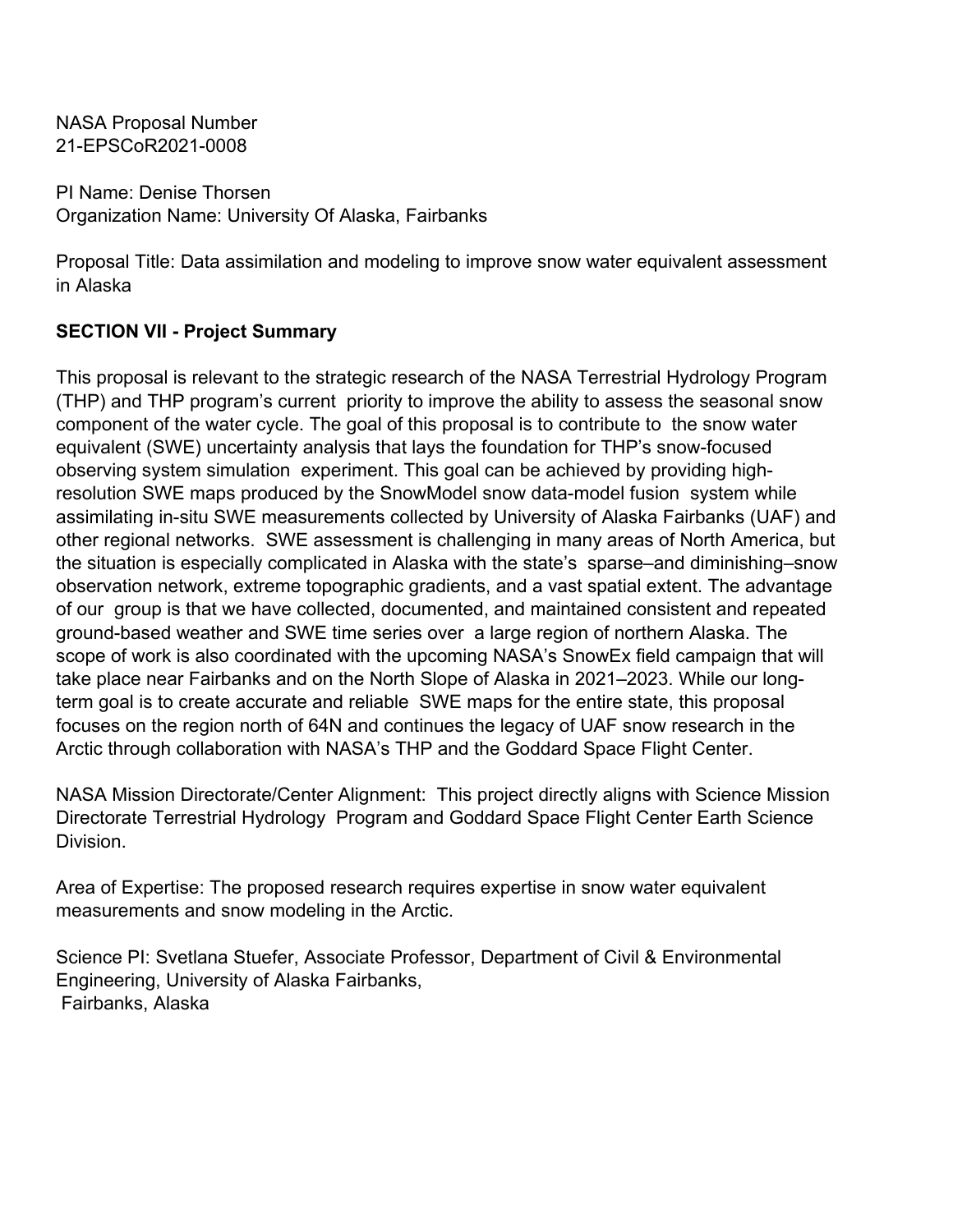PI Name: Lawrence Thomas Organization Name: University Of Alabama, Huntsville

Proposal Title: Synergistic Effects of Defects and Microstructure on Mechanical Behavior of LB-LBF Metallic Materials

## **SECTION VII - Project Summary**

The overarching goal of the proposed research is to enable prediction of mechanical properties of additively manufactured (AM) metallic materials by considering the characteristics of defects and their surrounding microstructure. To achieve this goal, this project investigates the synergistic effects of defects and their surrounding microstructure on the mechanical properties of laser beam powder bed fused (LB-PBF) metallic materials, including IN718 and SS 316L. This research ad-dresses the main hindrance of adopting AM metallic materials in flight critical applications, i.e., their compromised and hard-to-predict mechanical behavior due to the presence of volumetric defects, including pores (gas-entrapped pores and key holes) and lack-of-fusions. Indeed, the mechanical performance (such as fatigue resistance and high strain rate response) is associated with significant scatter due to the stochastic nature of these defects and their surrounding microstructure. The central objectives of this research are to:

- 1. Assess the effects of defect size/shape and microstructure on the fatigue behavior of AM IN718,
- 2. Based on the fatigue data on AM IN718, incorporate the synergistic effects of defects and microstructure on fatigue performance into a predictive model,
- 3. Validate this developed predictive model against the fatigue data of SS316L, and
- 4. Assess the effects of defects/microstructure on the high strain rate behavior of AM IN718.

To achieve these objectives, a rigorous research program integrating AM fabrication, fatigue and high strain rate experiments, analysis, and numerical simulations —both conventional linear elastic finite element method and crystal plasticity— will be carried out by a team of researchers at The National Center for Additive Manufacturing Excellence (NCAME) at Auburn University, University of Alabama-Tuscaloosa, and University of Alabama-Huntsville. The experimental effort serves to provide foundational data as well as initial knowledge on the defect-microstructure synergy. The design of experiments (DoE) is devised to achieve independent control of the AM alloys' microstructural features and to evaluate the individual/synergistic effects of these features on the fatigue and high strain rate behaviors of AM alloys. The combined effect of defects/micro-structure on the high strain rate behavior of LBPBF materials is currently not well understood, and the knowledge generated in this project serves to fill this gap. In addition to the experiments, a more complete picture regarding the defect/microstructure synergy on the fatigue behavior of these materials will be provided by parametric numerical simulations. The collective findings regarding the interrelationship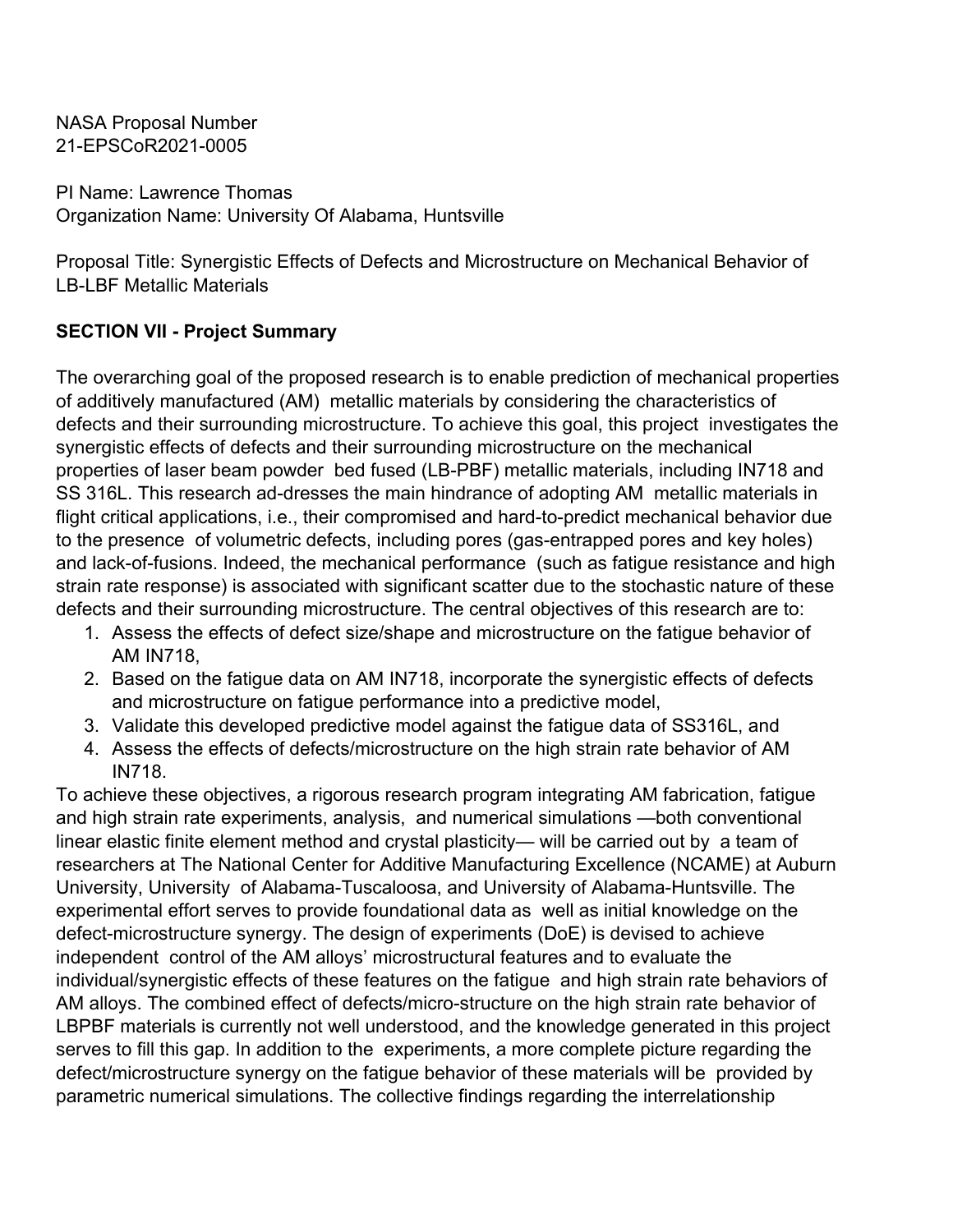between defect/microstructure and fatigue performance will then be cast into a predictive model. Such a model can enable the prediction of fatigue performance of LB-PBF components based on the most critical volumetric defect and the microstructure of the material. It can also be later extended to capture the stochastic effects of both volumetric and surface defects and/or other types of loading, such torsion and multiaxial. Key components of this research not only align well with several of NASA interest areas under the 2020 NASA Taxonomy, but they also address many technical gaps identified in both the AMSC and NIST roadmaps. In fact, this research has already attracted significant interest from several NASA research centers as witness by the NASA support letters. In addition, this research led by NCAME is also highly aligned with the Alabama EPSCoR State Science & Technology Roadmap and the "Strong Start, Strong Finish" initiative on advanced manufacturing, as noted by the support letter from Governor Ivey. Through this project, not only the team's relevant technical capabilities will be enhanced, but also the collaboration within the multi-university team will be strengthened, preparing the team for future opportunities.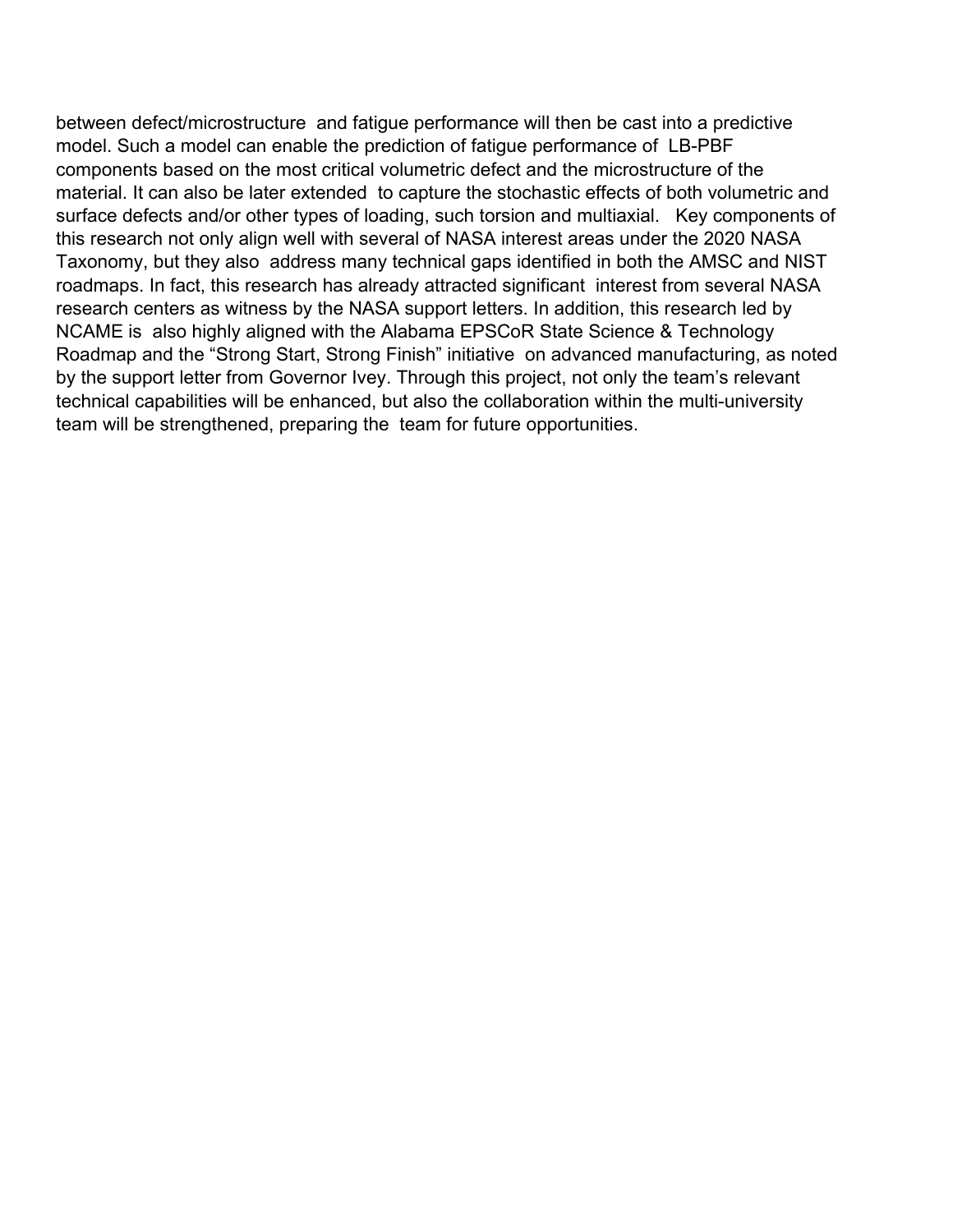PI Name: Mitchell Hudson Organization Name: University of Arkansas, Little Rock

Proposal Title: AR - Preventing immune system dysregulation during deep-space missions by Tocoflexol, a modified isomer of vitamin E

## **SECTION VII - Project Summary**

Background and Justification: At the inception of the Human Research Program in 2005, NASA identified immune dysregulation as a potential danger during long-term deep-space missions to the Moon and Mars (1-3 years beyond Earth's magnetic field). Chronic irradiation (CIR, uninterrupted exposure to low-dose and low-dose–rate radiation) and microgravity (continuous experience of weightlessness) are 2 major space hazards that can induce immune dysregulation. Both of these enhance oxidative stress by increasing the generation of highly toxic reactive oxygen species (ROS), which can damage immune cells and result in inflammation. The compromised immune response may produce detrimental health effects for astronauts, impacting their quality of life as they age; such effects include increased risks for cancer, autoimmune conditions, cardiovascular disease, and cognitive dysfunction.

We and others showed that tocotrienols—a subgroup of vitamin E—are potent ROS scavengers and provide strong radio-protection with little to no serious side effects. Tocotrienols are also cardio-protective and have anti-cancer and anti-inflammatory properties. Unfortunately, tocotrienols have low bioavailability. Therefore, synthesizing a modified isomer of tocotrienol with greater bioavailability could be a valuable resource for protecting the immune system during and after deep-space missions. Better immune protection would reduce the risk of viral infection, inflammation, and genomic instability, which are the major risks of human space missions.

Approach and Novelty: We developed a ground-based facility at the University of Arkansas for Medical Sciences (UAMS) that is capable of exposing mice under simulated microgavity (SMG) to CIR concurrently. Very few similar facilities are operational in the US, and this is the first and only in Arkansas. In addition, we have successfully synthesized Tocoflexol, a modified form of tocotrienol with higher bioavailability, and plan to test its efficacy in reducing spacefactor-induced immune dysregulation compared to the parent group of tocotrienols. Tocoflexol was developed by the Arkansas-based company Tocol Pharmaceuticals, LLC, in collaboration with UAMS and the University of Arkansas at Little Rock. We hypothesize that CIR and SMG will cause immune system dysfunction, and treatment with Tocoflexol will provide immune protection.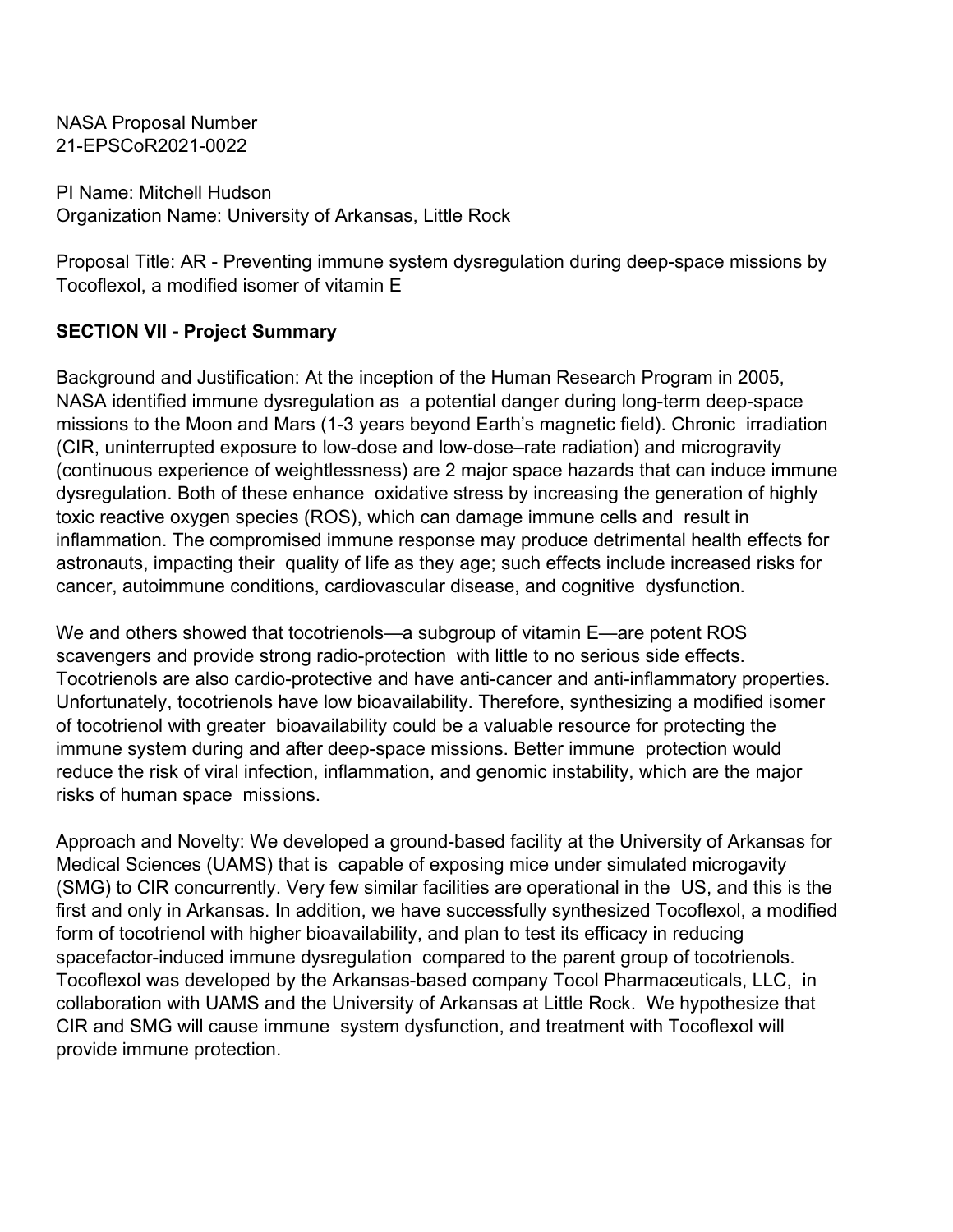Objective 1: Characterize immune dysregulation after exposure to SMG or CIR alone and in combination. Mice will be exposed to SMG and/or CIR for 30 days at the approximate doserate encountered in space. To assess acute effects, tissues will be harvested on day 30 (day 30=completion of exposure). To assess late effects, tissues will be harvested on day 90 (60 days after exposure). Immune dysregulation will be assessed as the change in the ratios of various immune cells and their functional activity in primary (bone marrow and thymus) and secondary (spleen and gut-associated lymphoid organ [GALT]) lymphoid organs.

Objective 2: Determine the efficacy of Tocoflexol in mitigating immune dysregulation after coexposure to SMG and CIR. Mice treated with either Tocoflexol or the parent compounds (3 times/week subcutaneously) will be exposed concurrently to SMG and CIR for 30 days. Immune dysregulation will be assessed in various primary and secondary lymphoid organs as in Aim 1 on day 30. Additionally, the efficacy Tocoflexol in reducing viral infection, inflammation, and genomic instability will be determined in mice subjected to 30 days coexposure. Opportunities for Collaboration: Our chronic irradiation facility will be made available to other research groups in Arkansas from academic or industrial areas to strengthen collaborations and optimize discoveries related to the adaptive and pathogenic mechanisms of deep-space travel. Such collaboration will allow us to explore potential therapeutics to improve the health outcome of astronauts engaged in space exploration.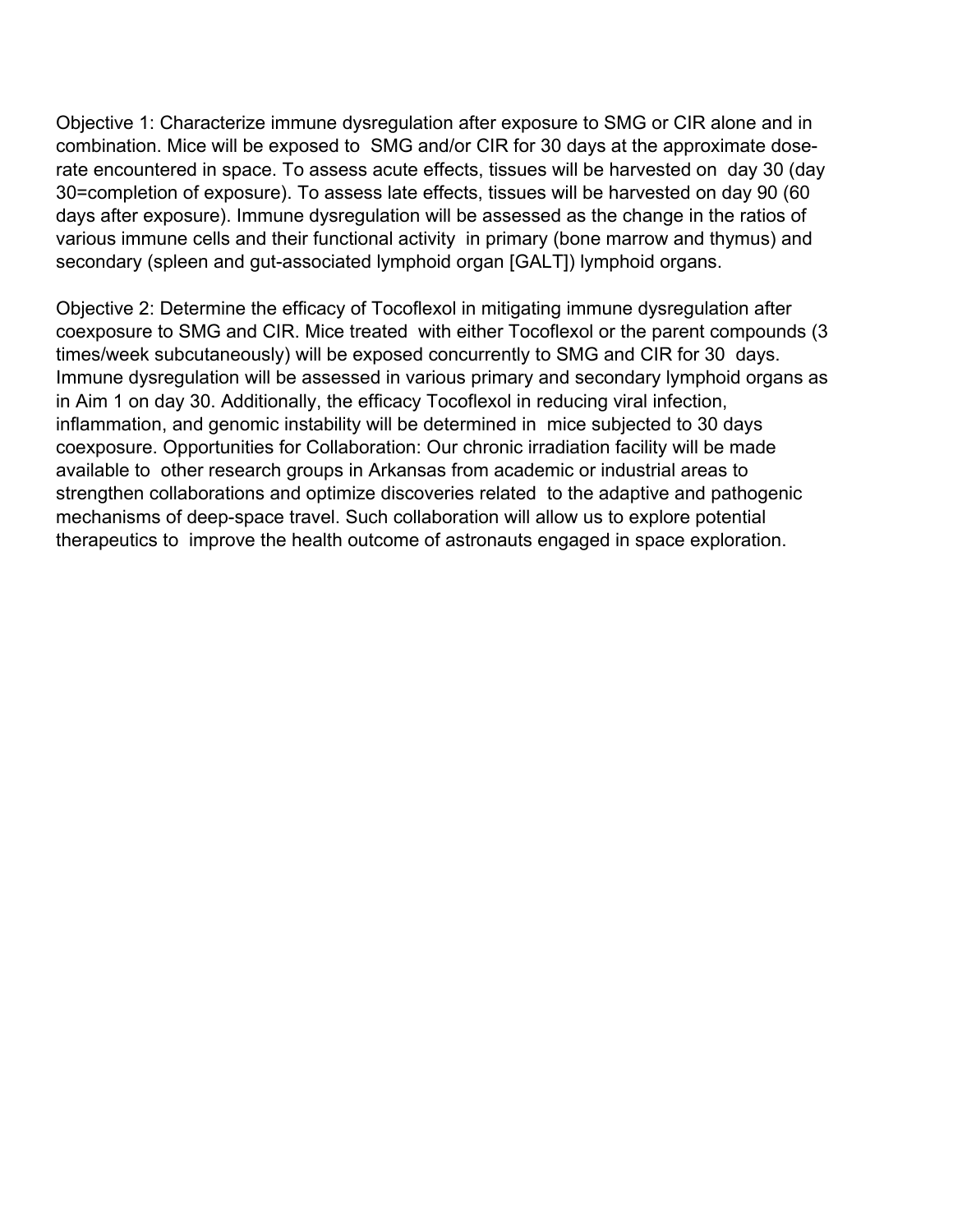PI Name: Leslie Aquino Organization Name: University of Guam

Proposal Title: Hanom Fresko yan Acho' Tasi: A cross-disciplinary study of coastal freshwater discharge hydrology and near-shore and coral reef ecology using geospatial analytical techniques

# **SECTION VII - Project Summary**

Freshwater resources are the first priority for island communities, followed by coral reef ecosystems. Humans cannot live without water. Thus, it is imperative for inhabitants of small islands to understand how their freshwater is distributed, how much is available, and how best to develop, manage, and protect it. Studying the environmental, anthropogenic, and ecological effects on island groundwater and surface water can inform these questions. Coral reefs play a vital role in Guam's economy and society. The role of freshwater discharge, particularly temperature control and the fate and transport of nutrients and contaminants, and its effects on coral reef ecosystem resilience is not well understood. This projects aims to model these freshwater relationships between island hydrology and coral reef ecology on Guam.

Understanding and mapping the distribution and properties of coastal freshwater discharge, such as volumetric flow rate, temperature, turbidity, nutrient content, presence or absence of suspected or possible contaminants, mixing/dilution rates, etc., is useful for water resource management as well as coastal zone management. A more complete picture of freshwater discharge involves detailing land coverage and environmental factors that impact watersheds and contribute to the occurrence of known stressors (e.g., nutrients, sediment) to these nearshore coastal waters and coral reef ecosystems. Guam is uniquely suited for such research as the northern half is an island karst aquifer drained entirely by coastal springs and seeps, and the southern half is a weathered volcanic upland drained entirely by surface runoff, providing two distinct hydrogeologic provinces for a comprehensive and comparative study.

Obtaining detailed knowledge of Guam's coastal freshwater discharge is logistically and technically challenging, and therefore costly. In recent years, the use of geospatial data, such as satellite imagery and data acquired from unmanned aerial vehicles (UAVs), has proven very useful as a complementary source of information on various ecological and hydrologic processes, such as changes in land coverage, area of sediment plumes and freshwater plumes, and changes in coral reef cover. Examples of existing geospatial datasets or sources that cover Guam and near-shore coastal waters and would be applicable for this investigation include World View 2, 3, 4; IceSat-2, Sentinel 2, Landsat 8, UAV acquired thermal IR and multispectral imagery. Taking advantage of geospatial datasets of varying resolutions and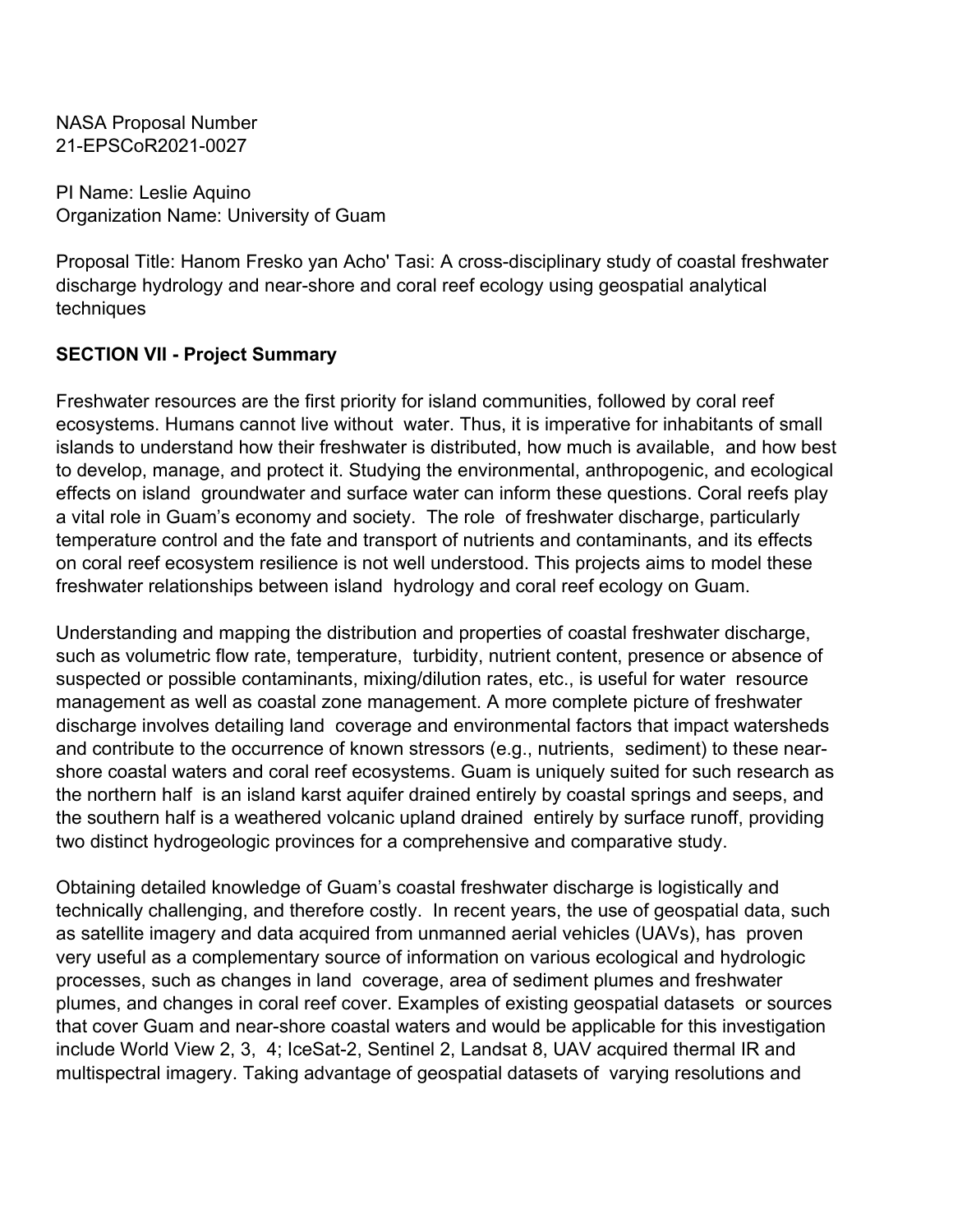traditional in situ field data would enable researchers to characterize and model different aspects of coastal freshwater discharge, from ridge to reef.

The intent of this project is therefore to integrate multiple disciplines and techniques, including:

- 1) analysis of geospatial datasets to identify geological features and changes in land coverages;
- 2) validation of the geospatial datasets with in situ field data (e.g., soil moisture, nutrient and sediment measurement, etc.) to reconcile multiple data sources of differing resolutions to create accurate models of freshwater discharge and sedimentation of coral reefs around Guam;
- 3) utilization of unmanned aerial vehicles (UAVs) and various sensors (e.g, thermal infrared, multi-spectral) for mapping and analyzing coastal freshwater discharge;
- 4) development of a three-dimensional computational fluid dynamics (CFDs) model to provide detailed physical understanding of the nutrient/sediment transport mechanism within shallow coastal areas that contain coral reefs; and
- 5) ecological investigation for characterizing and evaluating impacts on coral reef ecosystems around Guam.

Building upon previous NASA, NOAA, USGS, and USEPA work, results will provide insights to effective management of island freshwater resources and coral reefs that may be applied to other islands.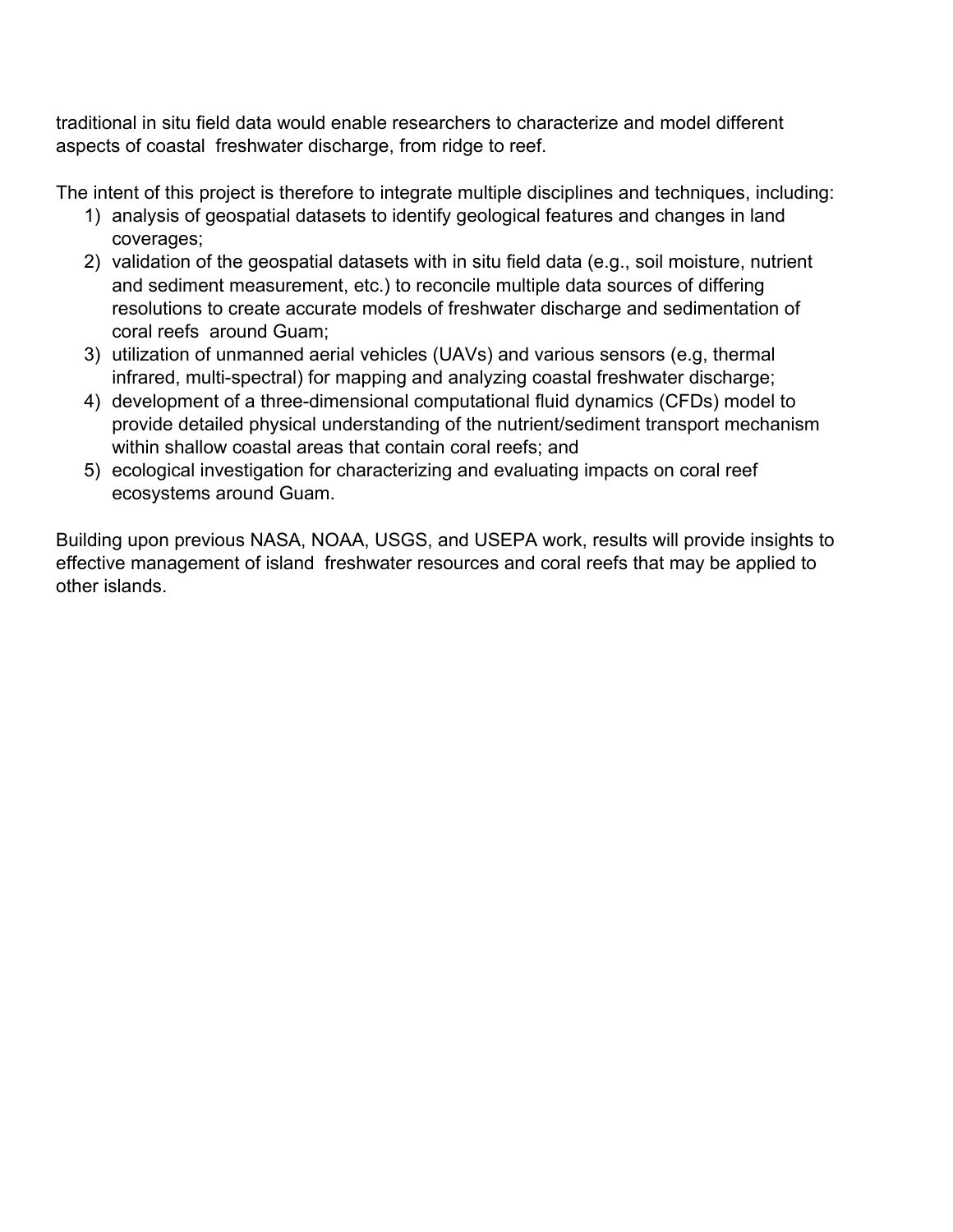PI Name: Luke Flynn Organization Name: University of Hawaii, Honolulu

Proposal Title: Autonomous Rover Operations for Planetary Surface Exploration using Machine Learning Algorithms

# **SECTION VII - Project Summary**

Areas of Expertise: Dynamics, Estimation, Machine Learning

The research goal of this NASA EPSCoR proposal is to develop the learning algorithms for an autonomous rover with an application of prospecting ice in extraterrestrial terrain. Our secondary objectives are improving understanding of our unique geologic assets, our rover, and our students/workforce. UH Manoa's Institute of Geophysics and Planetology retains the finest planetary scientists but lacks the technologists and facilities required to independently design, build, and operate planetary surface exploration rovers. Autonomous exploration of deep space celestial surfaces, specifically the moon for water ice, is NASA's second strategic goal (2.2) and fulfills advancement in NASA roadmap's technological area (TA04). Regarding state-of-the-art, current rover autonomy algorithms are rigid in model formulation and inflexible to adaptation. Current machine learning architectures are powerful and adaptive but not human interpretable and offer minimal safety guarantees. This research incorporates machine learning into autonomous rover operations for exploring an unknown terrain with a formalized science objective while addressing safety and interpretability. The objectives of this proposal, led by Dr. Frankie Zhu, is to develop three algorithms that answer the following questions with the following contributions:

- **(i)** Given an encoded scientific goal, like quantifying ice, how does a surface agent autonomously explore an unknown environment that offers goal convergence and minimizes distance traveled? The first contribution is a reinforcement learning algorithm that optimizes science information gain and roving distance to generate an exploration strategy whilst also offering convergence guarantees. The science objective is to characterize the distribution of ice on a planetary surface utilizing a payload provided by Dr. Shuai Li
- **(ii)** What system identification method accurately learns a surface vehicle's terramechanics model across various terrain whilst offering safe, interpretable, physics-informed predictions? A second contribution is to reveal the best terramechanics model structure for a reinforcement learning vehicle; models range from equations of motion derived from first principles, to a sparse set of fitted library functions, to neural networks, to symbolic regression.
- **(iii)** How does a rover independently and precisely estimate its own global position? The final contribution is a precise global position estimator based upon celestial navigation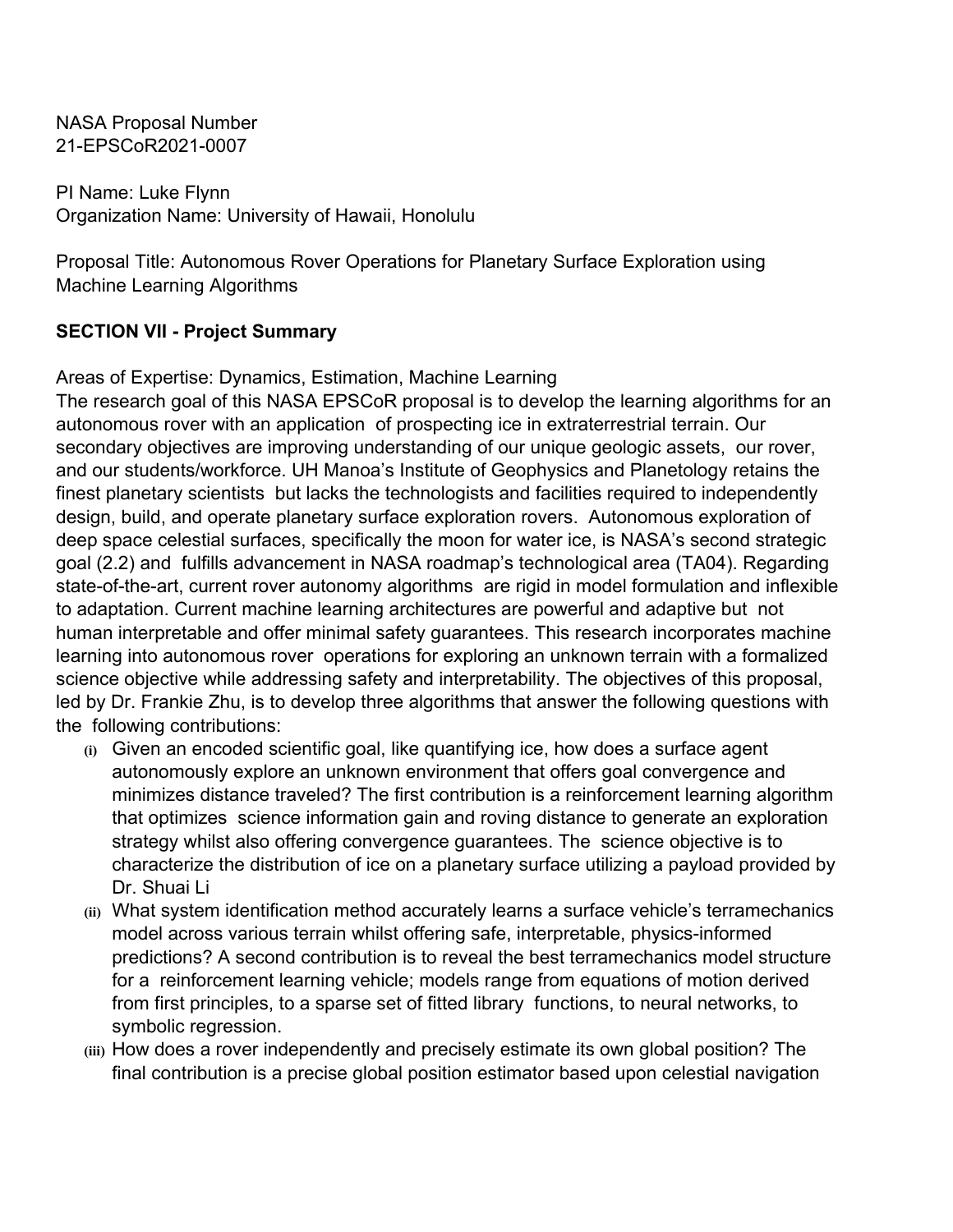onboard the planetary surface vehicle with sensor fusion and a sensitivity study on sensor characteristics.

With these three contributions, a robot imbued with a science objective can autonomously explore a planetary surface without orbiter or mission operations support. Our partners, NASA JPL and Astrobotic, can benefit from the ultimate research contributions of this body of work by taking the methodology as a whole or partitioning the algorithms selectively for full or partial autonomous operations.

This project enables our team to raise the technology of this autonomous rover system from TRL 2 to 4. In implementation, the autonomous learning algorithm development will span two different environments: (i) performance validation of the learning algorithms in a computersimulated environment and (ii) field tests in planetary surface analogues, including harsh volcanic fields akin to Lunar landscapes. In the process of implementing this research, young faculty will lead research staff, train students, arrange new facilities, and organize partnerships with NASA JPL and Astrobotic.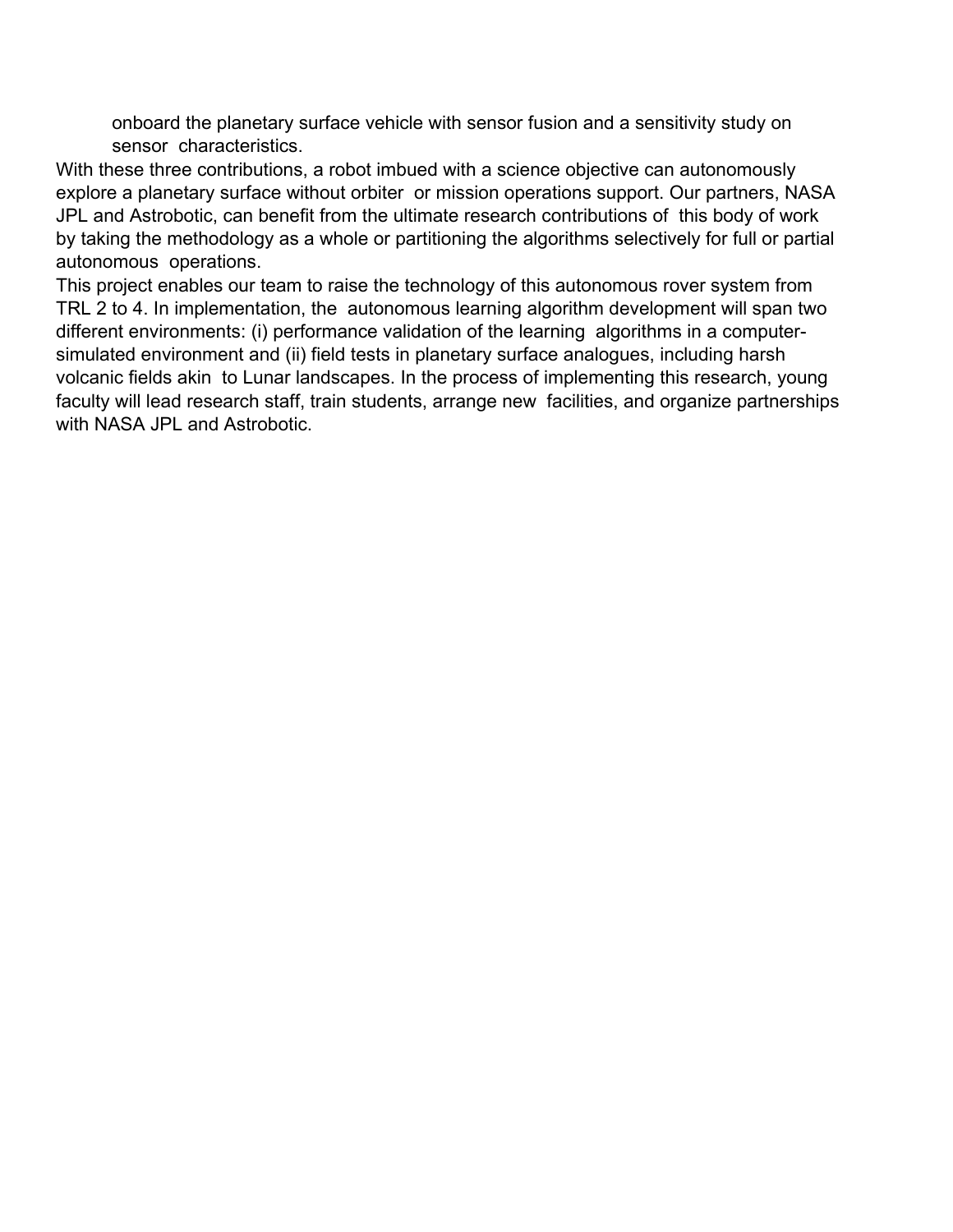PI Name: Alexandre Martin Organization Name: University Of Kentucky, Lexington

Proposal Title: Solar Activity And Space Weather

## **SECTION VII - Project Summary**

TITLE: SOLAR ACTIVITY AND SPACE WEATHER

Science PI: A. Gordon Emslie, Western Kentucky University NASA Partners: Marshall Space Flight Center, Huntsville, AL; Goddard Space Flight Center, Greenbelt, MD

#### ABSTRACT

The Kentucky NASA EPSCoR Program's mission is to enhance research and intellectual capacity of the state's universities and colleges through strategic investments in NASA-priority research areas and to increase researcher competitiveness for non-EPSCoR NASA funding. Motivated by this, and by the recent passage of the Promoting Research and Observations of Space Weather to Improve the Forecasting of Tomorrow (PROSWIFT) Act, we propose to collaborate with two NASA Centers (MSFC and GSFC) to improve the identification, modeling, and near-real-time forecasting of solar flares. We propose three main research partnerships: (1) the use of machine learning techniques to analyze images and light curves in the extreme ultraviolet in order to detect patterns that are precursors to flare activity, (2) the development of techniques to produce high-throughput multi-layer optics for use in instrumentation designed to detect changes that indicate a solar flare is imminent, and (3) the modeling of the response of the solar atmosphere to the impulsive energy release in a solar flare.

These research partnerships combine multiple areas of expertise, including heliophysics, materials science, and computer science, and they involve researchers at Western Kentucky University, Eastern Kentucky University, and the University of Kentucky in collaborative efforts with two NASA Centers. Together this combination of basic and applied collaborative research efforts will serve to increase Kentucky's research capacity and reputation by establishing the Commonwealth as a major NASA partner in the national priority area of space weather forecasting. They will also build a competitive base of personnel and infrastructure, enabling researchers at Kentucky institutions of higher learning to develop sustained research endeavors with NASA and other Federal partners.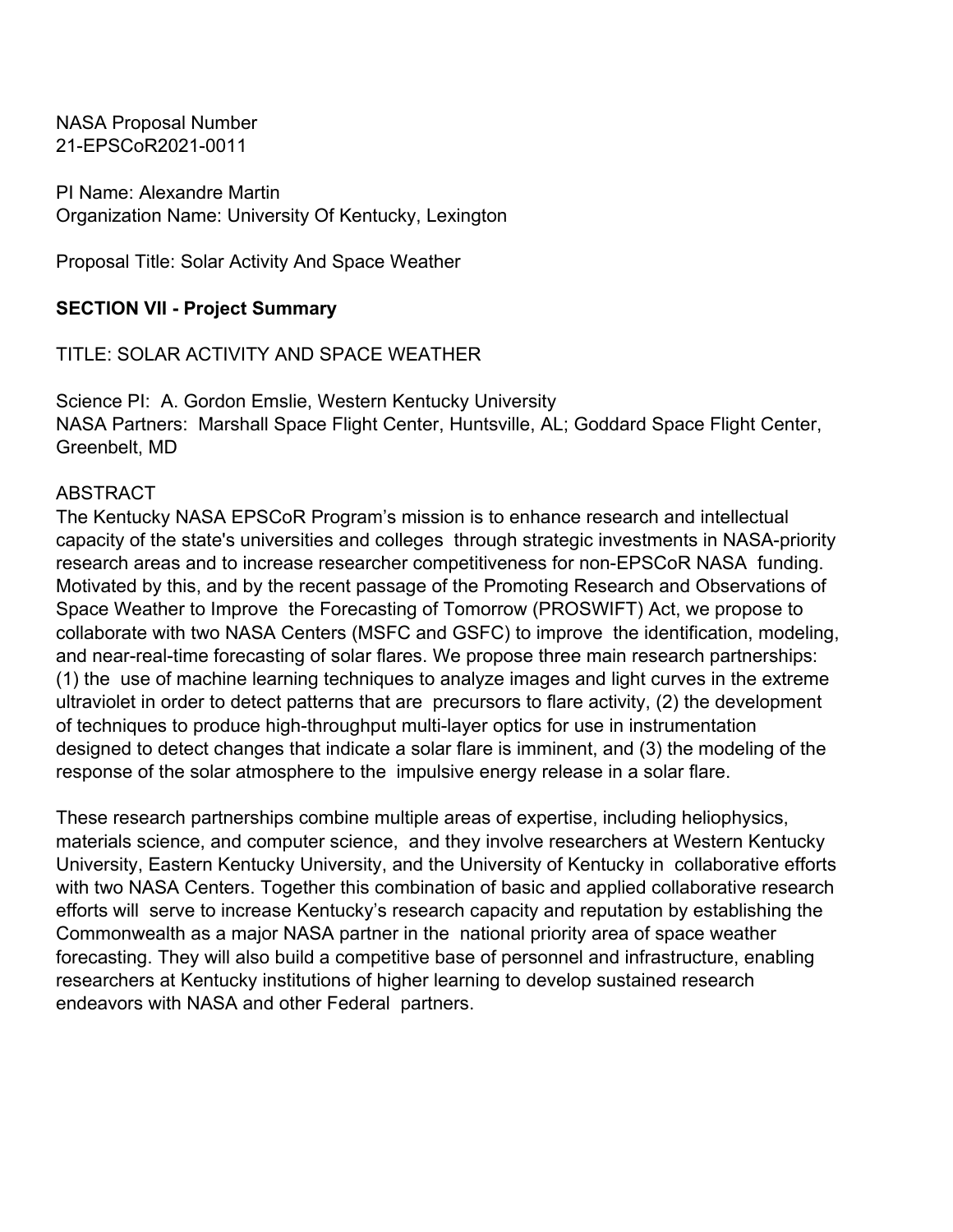PI Name: T. Gregory Guzik Organization Name: Louisiana Board Of Regents

Proposal Title: Development of Solid-State Electrolyte for Safe and Ultra-High Capacity Batteries for NASA's Future Missions

## **SECTION VII - Project Summary**

The objective of this collaborative proposal is to develop safe and high capacity batteries for NASA's future missions. To achieve this objective, we will develop a new solid-state electrolyte (SSE) capable of promoting uniform lithium plating that suppresses the formation of dendrite and prevents thermal runway. The proposed SSE possesses high conductivity and exhibits low reactivity against lithium-metal anode, a central component for high capacity battery. An experimentally-verified, physics-informed, theoretical framework will be developed for predicting the thermal and mechanical stability and long-term performance of the proposed batteries.

Future solar system exploration priorities identified by NASA seek to reach targets of broad scientific interest across the solar system. All of these missions must carry some form of energy storage. The extreme environments of planetary missions require considerable evaluation, adaptation and testing of the energy storage components and their subsystems, for planetary missions are far more demanding than the applications on Earth. Thus, the 2020 NASA Technology Taxonomy from the NASA Office of Chief Technologist has identified development of advanced energy storage as a transformational technology (TX03.2). The proposed research is also closely aligned with the Louisiana's research priorities in materials science and advanced manufacturing.

In this project we will address the overarching challenges in developing high-performance and safe solid-state batteries, including: (1) what are the necessary chemistry and architecture for high-performance SSEs to enable a desirable electrochemical and mechanical property that can properly function in severe space environment in the presence of radiation and low temperatures; (2) how an interface can be created at the SSE, which can facilitate the Li ionmigration across this solid-solid junction while remaining stable against Li-metal anode and high-performance cathode; and (3) what is the thermodynamic origin for the formation of uniform Li-plating and Li-dendrites, and how this can be translated into developing cell materials and architecture to suppress dendrite formation. In this research, we expect to develop novel materials, electrolyte architecture, and theory for the safe and ultra-high capacity batteries.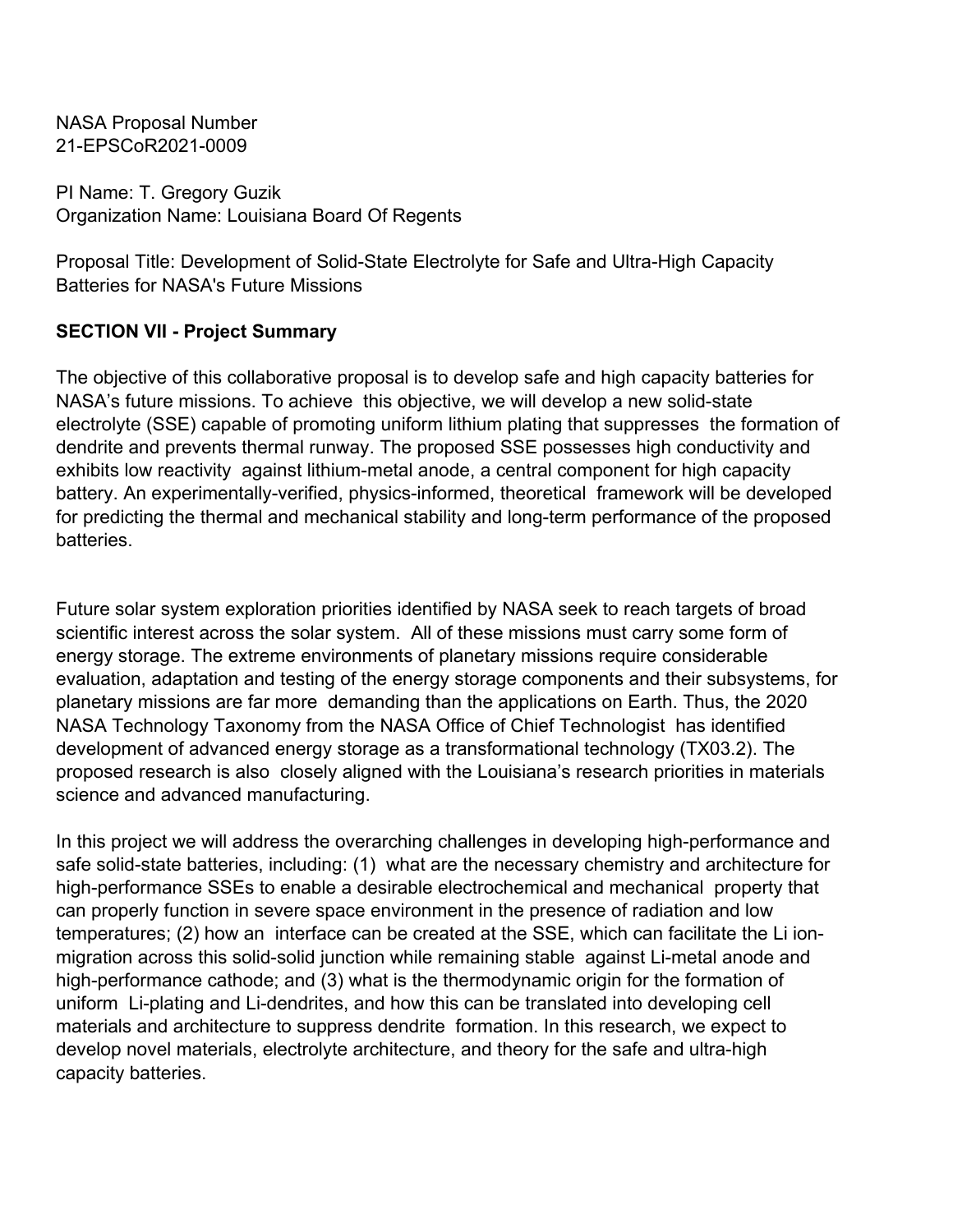The scientific effort of this project will be undertaken by an interdisciplinary team of researchers from University of Louisiana at Lafayette, Louisiana State University in Baton Rouge, and Louisiana Tech University. This team will collaborate with NASA partners at Glenn Research Center and Jet Propulsion Laboratory as well as industrial partners at General Motors and IBM on high-capacity anode development and testing, performance evaluation in a simulated space environment, and independent validations of the materials and batteries developed by the team.

This project, if funded, can place our team in a leading position in the area of energy storage, which is now a research priority in many federal agencies. The complementary expertise among Co-Investigators will lead to long-term collaboration at three Louisiana universities, multiple NASA centers as well as industrial partners to ensure a broad impacts for years to come.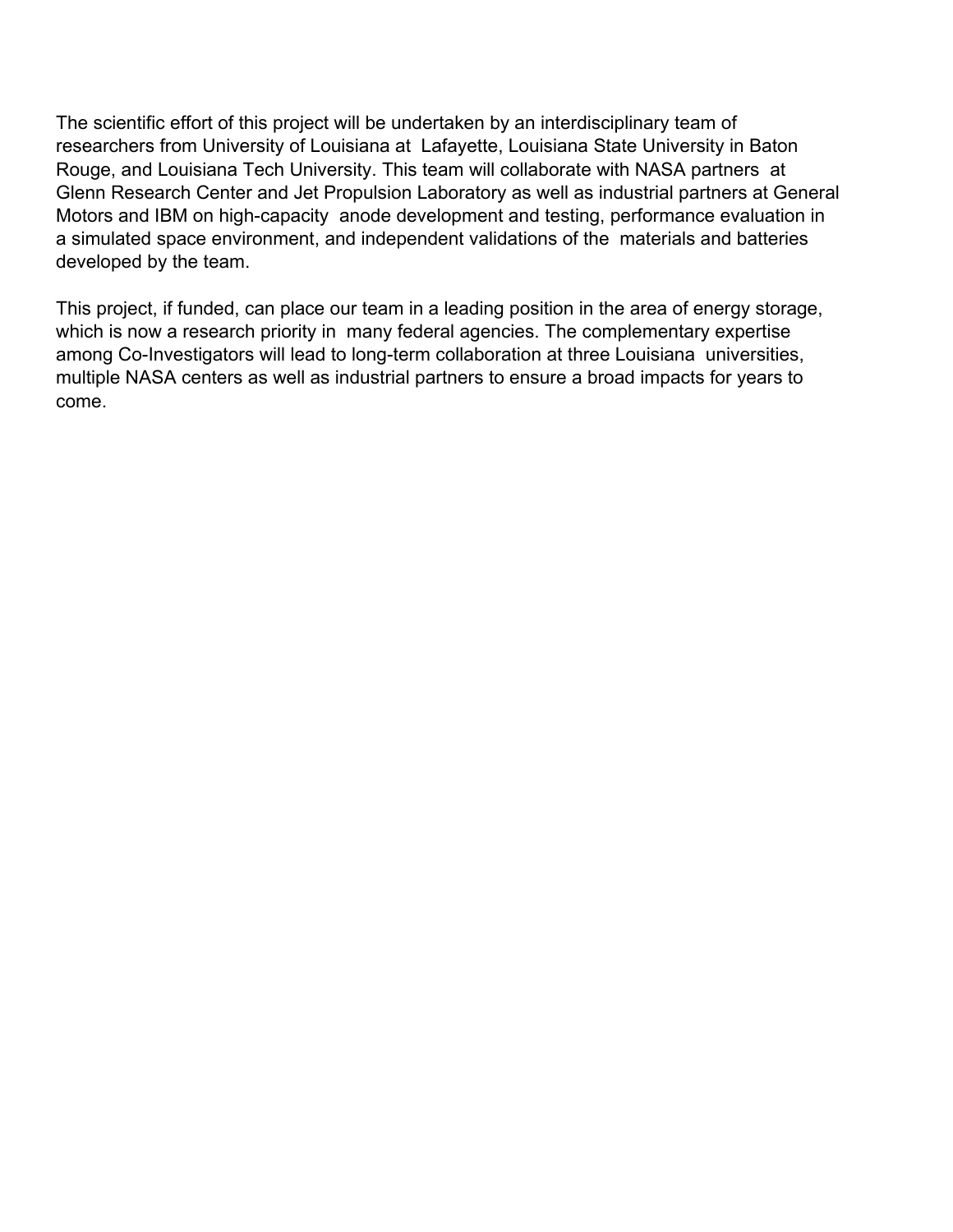PI Name: Nathan Murray Organization Name: University Of Mississippi

Proposal Title: A Loci-based High-Order Production Solver for Aerothermochemical Modeling of Hypersonic Entry Systems on Modern Heterogeneous Supercomputers

## **SECTION VII - Project Summary**

Background: NASA's stated goals include crewed missions to the Moon by 2024 and to Mars in the 2030s. This growth of mission complexity imposes new challenges on spacecraft design. The entry system, which is of direct relevance to the survival of spacecraft, must be designed with in-depth knowledge of the aerothermochemical environment of the spacecraft in flight. In reality, the entry environment cannot be replicated on the earth ground; hence, computer simulation techniques play a major role in modeling the entry environment and assisting with entry-system design.

A number of computer codes have been deployed in NASA for entry-system modeling (e.g DPLR, FUN3D and Loci-CHEM). These codes share one common characteristic—they are all based on the second-order finite-volume discretization of reactive-flow governing equations. The computer codes of such type struggle to provide high-accuracy and robust predictions of flow-field and heat-transfer at hypersonic speeds when a strong shock (typically above Mach 6) forms ahead of space vehicles. Specifically, the numerical solutions often exhibit deficiencies, including i) unreliable surface heating predictions due to the nonphysical postshock entropy fluctuations; ii) extreme solution sensitivities to the choice of flux formulation and the setup of the computational grid; and iii) slow solution convergence, which hinders the timely delivery of useful results.

Goals: The proposed effort will address the limitations of NASA's current software and modeling tools and establish a prediction capability for aerothermochemical modeling of entry systems based on the high-order accurate discontinuous Galerkin (DG) scheme and the heterogeneous programming model. Recent studies showed that DG can offer superior accuracy when used for shock simulations, capable of providing oscillation-free shock profiles and highly-resolved thin thermal boundary layers. The DFEM method will address deficiencies i) and ii) mentioned above. Moreover, issue iii) will be addressed by enabling a Loci/CUDA or Loci/OpenCL hybrid programming model to fully utilize the computing resources on modern heterogeneous supercomputers.

This research will leverage our unique high-order DG solver—Loci-THRUST, developed for chemically reacting flows and shockcapturing (Lv & Ihme, J. Comput. Phys., 2014, 2015; Lv et al., AIAA 2019-2168). A list of tasks will be implemented: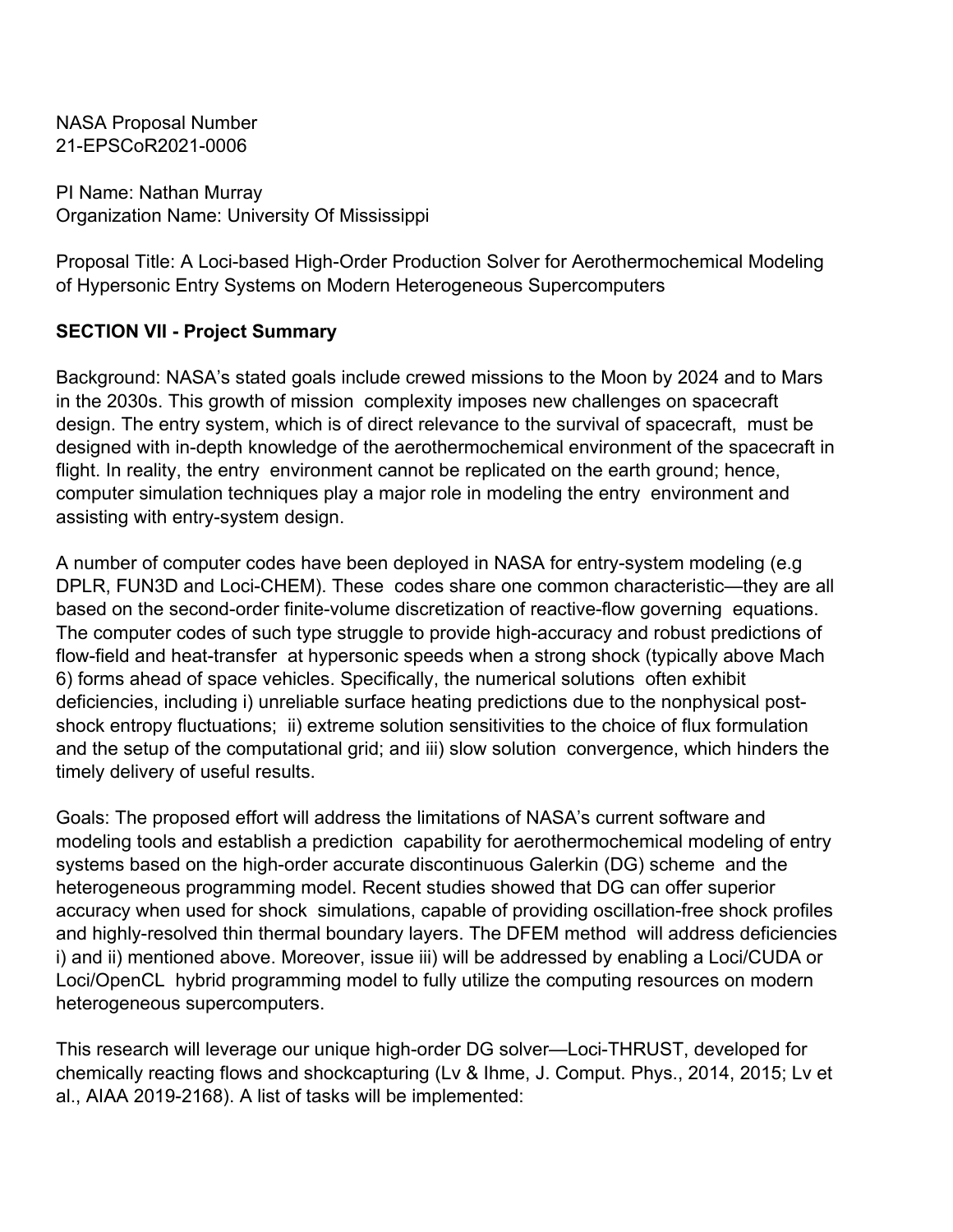- **i)** Develop efficient, robust and time-stable algorithms to incorporate the physical models of vibrational-energy relaxation, thermal radiation, and ionization reaction into the reactive-flow DG formulation.
- **ii)** Extend the Loci-THRUST framework by hybridizing the Loci-programming model with OpenCL and CUDA languages to utilize the heterogeneous processors and complex memory hierarchy.
- **iii)** Implement OpenCL and CUDA algorithmic kernels and enable proper interfacing with Loci.
- **iv)** Carry out code verification and demonstrate the code speedup in classical test cases, such as hypersonic-flow-over-cylinder and double-cone configurations.
- **v)** Benchmark the new solver against NASA's production code, DPLR, and provide best practice guidelines for using the new entrysystem modeling capabilities.

Impacts: The proposed project aims to develop a robust entry modeling research program in the State of Mississippi. The impacts of the proposed research will include 1) establishment of a multi-institutional research program that can successfully compete for extramural funding, 2) enhancement of the research tracks of the involved researchers by producing high-quality conference papers and journal articles, 3) delivery of a upgraded version of Loci-Thrust solver with advanced aerothermochemical modeling capabilities to NASA, and 4) enhancing the STEM educational infrastructure through funding graduate students and helping train next generation of researchers and engineers in a timely research topic.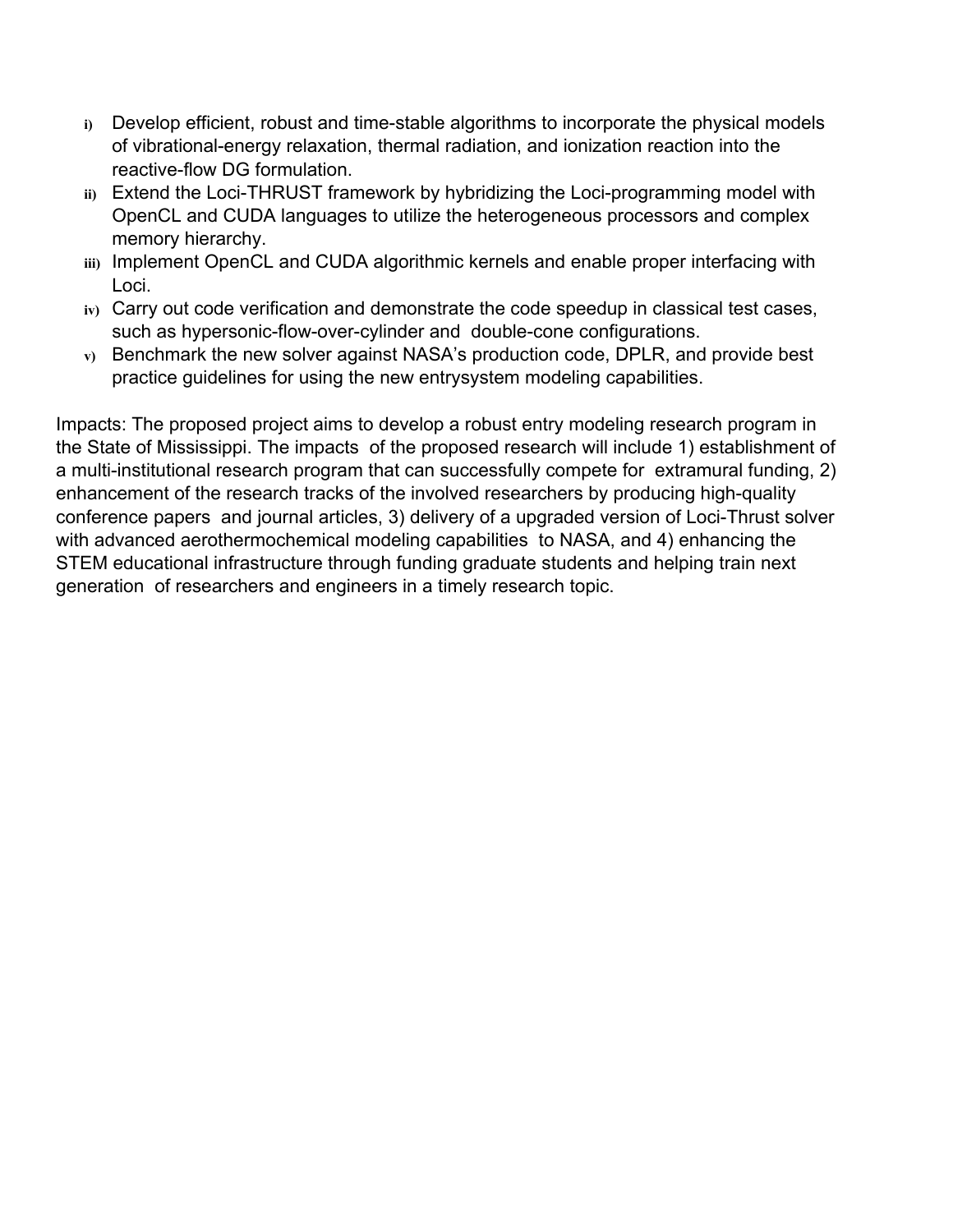PI Name: Angela Des Jardins Organization Name: Montana State University, Bozeman

Proposal Title: Integrated Biofilm Control Strategies for Water Systems during Extended Space Flight

#### **SECTION VII - Project Summary**

Water supply and recycle systems on the International Space Station (ISS) and future extended space exploration missions are critical elements of the primary life support system. Microbes in the water can grow as biofilms on surfaces and this fouling has the potential to cause plugging and system failure. The overall goal of this project is to advance the development of biofilm control strategies for mitigating biofouling in water systems supporting crewed space exploration. This will be accomplished by integrating synergistic technologies: removal of key nutrients from water streams to reduce their ability to support microbial growth, addition of biocides to inhibit growth, deployment of antibiofilm materials or surface coatings, and incorporation of sensors to monitor and control system performance. Building on three NASA-funded seed projects in these areas, an interdisciplinary team has been assembled at the Center for Biofilm Engineering at MSU that merges engineering and microbiology, has active contacts with colleagues and managers at four NASA labs or centers, and decades of collective experience working on biofilm challenges. This EPSCoR Research Group proposal will integrate these efforts to create a specialized capability in Montana focused on biofilm control in water systems for extended space flight. An important driver of the research in the project is the future challenge of operating water systems in extended spaceflight or manned bases for long periods of time without resupply of parts or chemicals. In addition, NASA anticipates that some systems will experience significant periods of inactivity (termed dormancy) in which the potential for microbial growth and fouling is not well understood and microbial control strategies are therefore paramount. To address these needs, our workplan incorporates long-term experiments and periods of system dormancy. Research is organized in six technical objectives: 1) Evaluate long-term efficacy of targeted nutrient removal for preventing microbial growth and biofilm formation. 2) Evaluate long-term efficacy of preventing microbial growth and biofilm formation with biocides including those that can be electrolytically generated in-flight (e.g., halogens, hydrogen peroxide). 3) Evaluate long-term efficacy of preventing microbial growth and biofilm formation with coated or treated materials (as well as respective untreated materials). 4) Evaluate combinations of nutrient removal/material coatings/biocide control strategies. 5) Develop and fabricate a custom simulated microgravity microbial growth reactor that incorporates sensors, biofilm coupons, and continuous flow. 6) Develop and evaluate sensor technologies to monitor microbial growth and guide biocide control. Experimental work makes extensive use of CDC biofilm reactor systems, a model with which the team has a long track record of productivity. There are four salient features of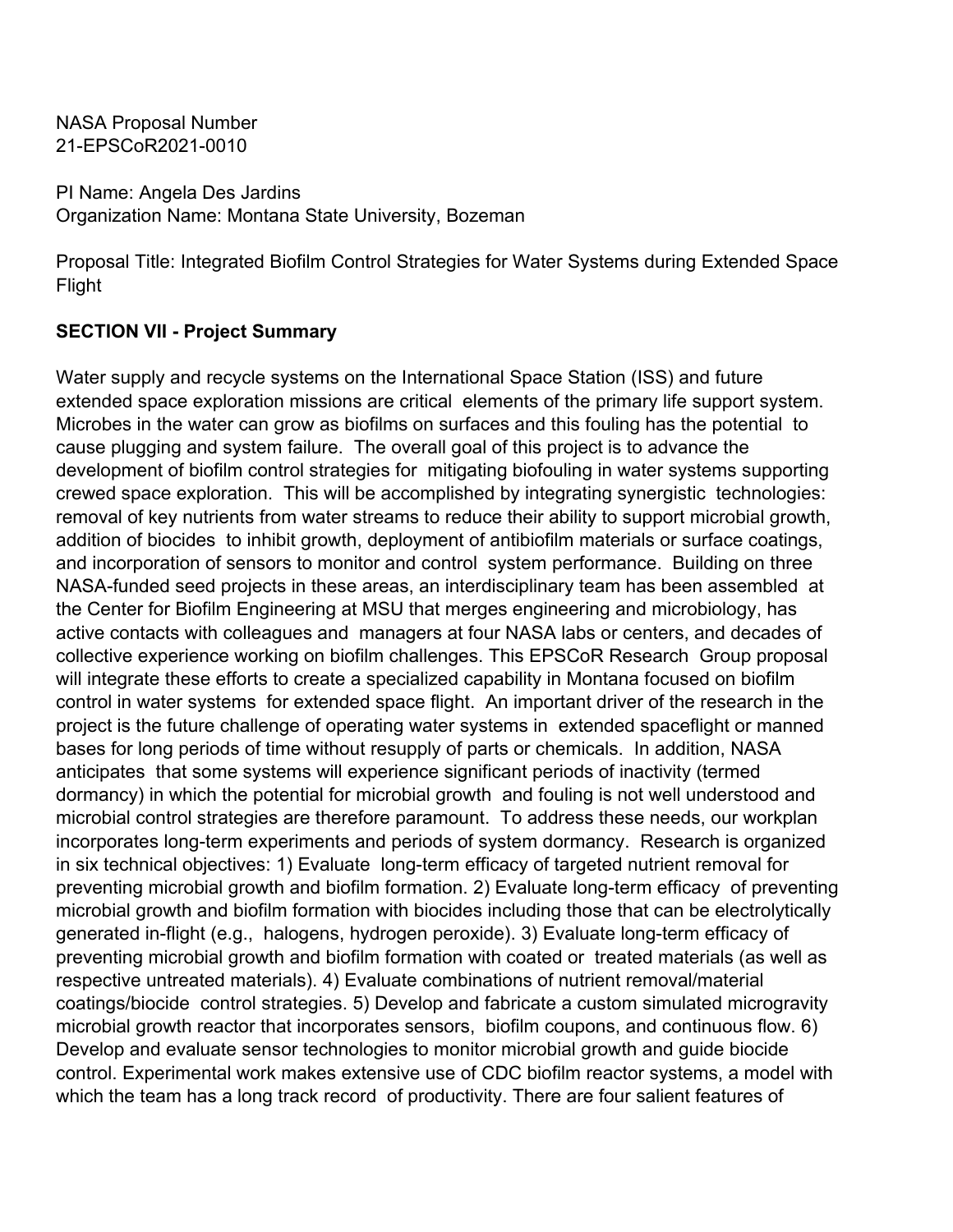innovation in this proposal: 1) A focus on electrolytic generation of biocides, a technical approach that affords high efficacy relative to mass, on-demand generation, and compatibility with electrochemical sensing. 2) A multi-sensor MEMS platform for water quality and biocide monitoring. 3) Likely synergies from integrating three mitigation strategies of nutrient removal, biocide addition, and antibiofilm coatings and materials. 4) A new simulated microgravity reactor system design. The project will rely heavily on reactor systems fabricated and supplied by a Montana small business, Biosurface Technologies (BST), the world's lead supplier of biofilm reactors. This project and new NASA connections will strengthen BST's presence in the marketplace. The project supports NASA-oriented workforce development with participation of two graduate students, a post-doctoral level research engineer, four early career research faculty, and a junior faculty member.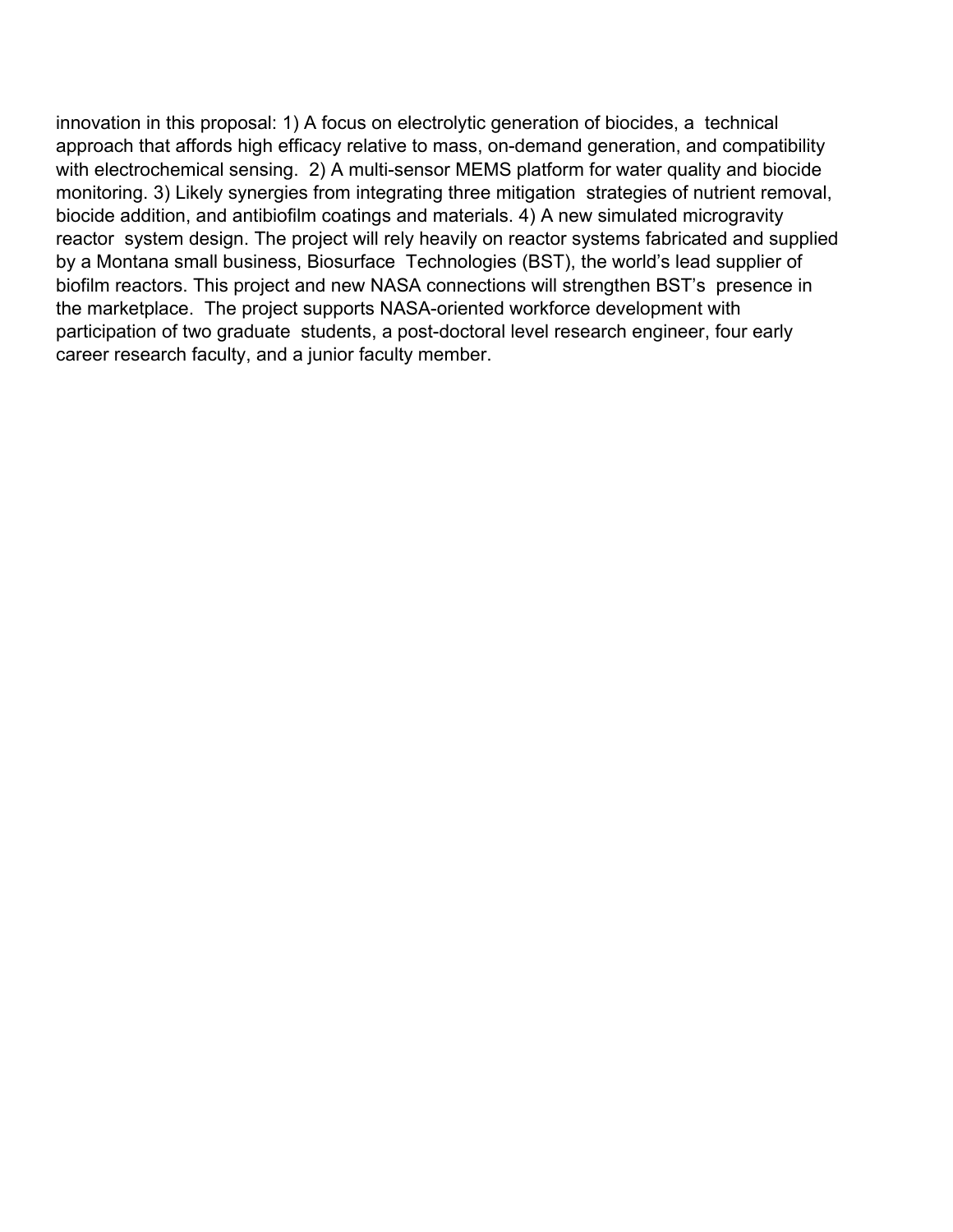PI Name: Scott Tarry Organization Name: University Of Nebraska, Omaha

Proposal Title: Development and Testing of Recyclable Antimicrobial Materials for In-Space Manufacturing of Medical Devices

## **SECTION VII - Project Summary**

Title: Development and Testing of Recyclable Antimicrobial Materials for In-Space Manufacturing of Medical Devices.

Mission Directorate(s)/Centers with which the proposal alignment

The mission directorate that closely related to the current project is the Space Technology Mission Directorate (STMD). This directorate highlights the need of methods for in-space manufacturing, as well as biological approaches to manufacturing as topics of particular interest.

The current proposal best aligns with the Marshall Space Flight Center (MSFC) EPSCoR Research Areas of interest including "Modeling of Manufacturing Processes in Micro and Reduced Gravity Environments" and "Development of Process Pathways between In-Situ Resource Utilization (ISRU) and In-Space Manufacturing".

Areas of Expertise Required 3D Printing/Additive Manufacturing/Rapid Prototyping

Science Investigator (Science-I): Jorge M. Zuniga Ph.D. UNO Department of Biomechanics jmzuniga@unomaha.edu

#### Technical Summary

The reported immune dysfunction of astronauts in space and the viral antibiotic resistance during spaceflights suggest the critical need of developing preventive countermeasures for the manufacturing of medical devices associated with high bacterial load. The objective of the current proposal is to develop new antimicrobial polymers compatible with the Additive Manufacturing Facility at the International Space Station (ISS) for in-space manufacturing of medical devices.

Two new antimicrobial materials will be developed, high-strength polylactic acid-based and a polyurethane-based material, and used during ground manufacturing of test coupons and medical devices using a replica of the ISS's Additive Manufacturing Facility. After ground manufacturing, antimicrobial and mechanical characterization testing will be performed on the ground manufactured objects. On-orbit manufacturing of test coupons and medical devices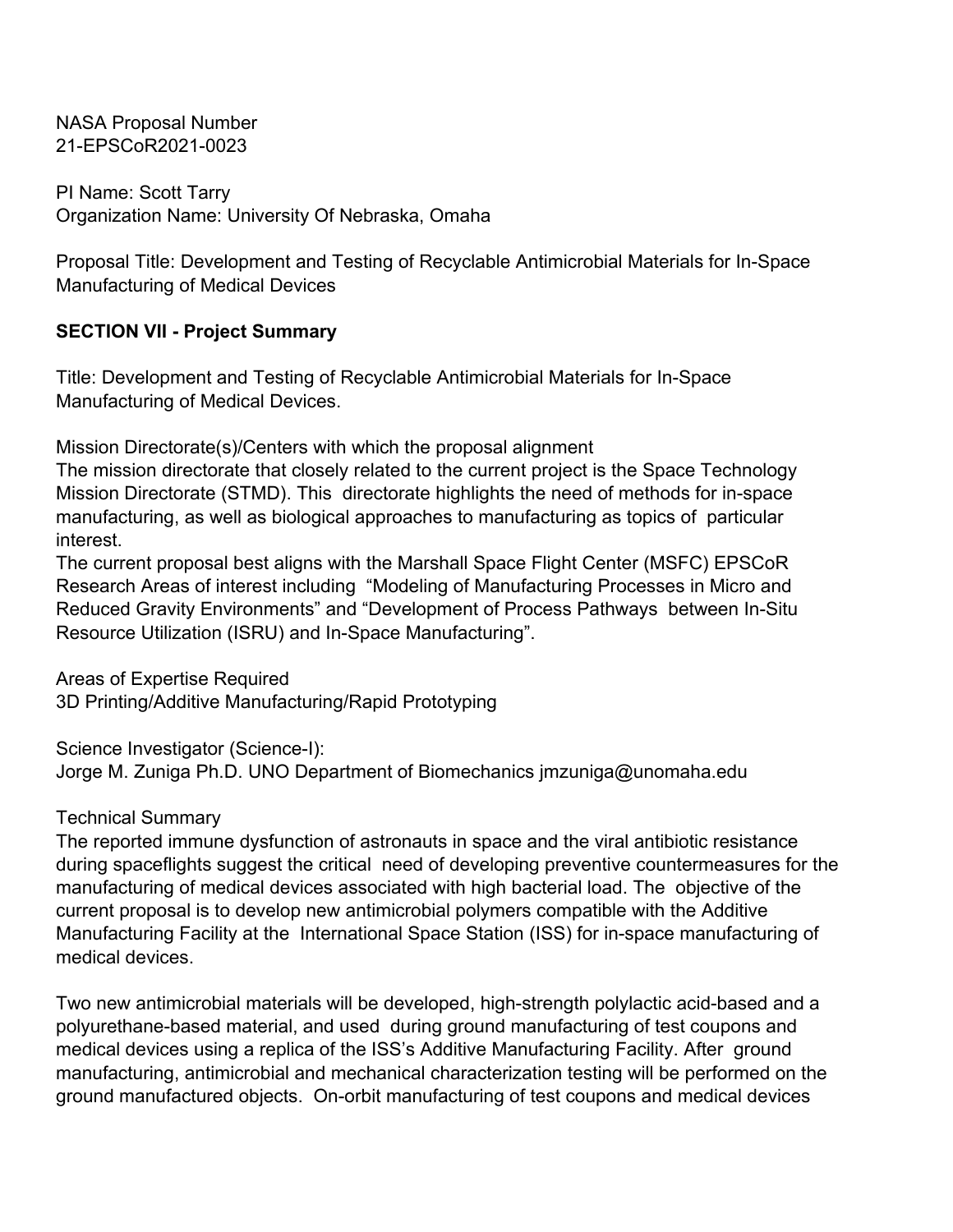will be performed using a high-strength polylactic acid-based material at the original Additive Manufacturing Facility on the ISS. After on-orbit manufacturing at the ISS, antimicrobial and mechanical characterization of test coupons and medical devices manufactured on-orbit will be tested and compared to ground manufactured objects. A two-tailed student T-test will be performed to compare the differences between ground and on-orbit manufactured test coupons and medical on antimicrobial and mechanical characterization properties. An alpha value of 0.05 will be considered statistically significant for all comparisons.

#### Specific Aims:

Aim 1: Development of high-strength antimicrobial polylactic acid based- and polyurethanebased materials compatible with the additive manufacturing facility in the ISS.

Aim 2: Perform antimicrobial and mechanical characterization of new materials using a replica of the additive manufacturing facility on-ground.

Aim 3: Development and post-extrusion mechanical characterization of test coupons and the 3D printed medical devices manufactured on-orbit.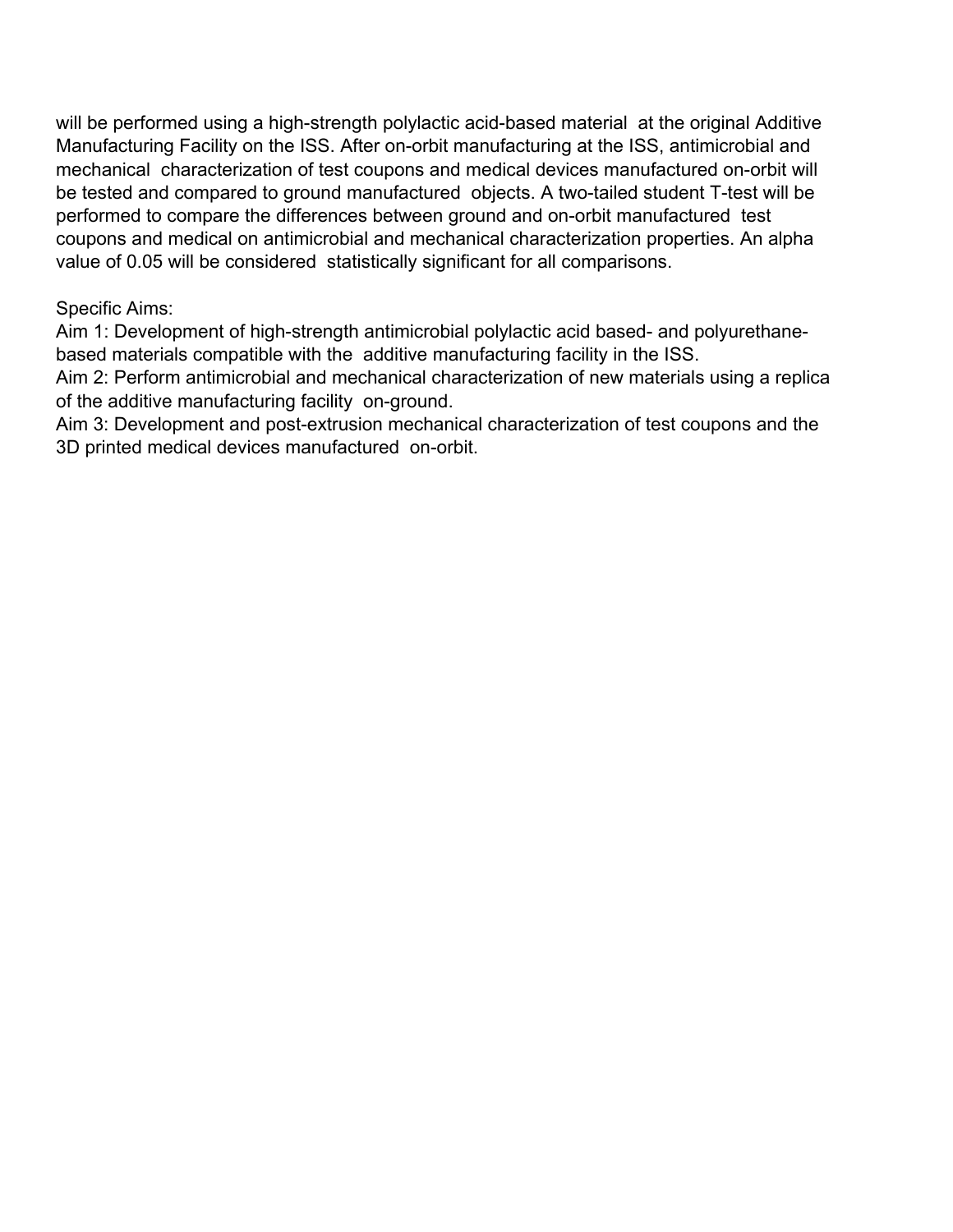PI Name: Antoinette Galvin Organization Name: University of New Hampshire, Durham

Proposal Title: Low-Temperature Comparative Planetology: Pore-Scale Dynamics with Planetary Scale Implications

#### **SECTION VII - Project Summary**

#### Science-I: Colin Meyer, Dartmouth College

Motivation: Current models of planetary ices exclude important microscale processes that dictate the ice's biogeochemical and material properties. For ice-dominated worlds in our solar system neglecting microscale physics breeds uncertainty in their geophysical evolution and habitability. With upcoming missions targeting these high-priority bodies, constraining their characteristics and dynamics is vital to mission planning and data interpretation. An abundance of ice-rich terrestrial analog environments and a New Hampshire Earth science community with an extensive knowledge of such cryogenic systems provides the ideal opportunity to advance our understanding and representation of planetary ices as we enter a new era of ice-ocean world exploration. Here we outline our project plan, which leverages community knowledge of ice microstructural processes, to improve our understanding of planetary ice biogeochemistry, the dynamics of three phase ice-brine-sediment systems, and the interaction between spacecraft materials and planetary ices.

Methods: The project is centered around three interrelated topics. We will employ a multidisciplinary approach, combining the team's expertise in numerical modelling, analog field work, and laboratory experimentation with targeted collaborations with NASA centers (JPL) and existing NASA projects (OAST, VERNE, EELS) to accomplish these objectives. Topic 1: Biogeochemistry of Planetary Ices: Constrain the biogeochemical dynamics that control the evolution and habitability of diverse terrestrial analog ice-brine systems and extend this knowledge to planetary ices. We will conduct biogeochemical assays of the ice-brinesediment systems of British Columbia's compositionally diverse hypersaline lakes and utilize these results to inform laboratory experiments of ice-brine system evolution and benchmark novel multiphase reactive transport models of planetary ices that include biogeochemical processes. Members of the team have conducted similar assays at these sites and in Arctic/Antarctic environments, others are experts in low-temperature laboratory experiments, and multiple team members have extensive experience in reactive transport modeling. Topic 2: Multiphase Ice/Brine/Sediment Systems: Leverage terrestrial ice-brine-sediment systems to better understand the habitability and dynamics of Martian ice-brine-sediment systems. Utilizing the team's knowledge of terrestrial ice-brine-sediment systems and the assays of Topic T1 we will develop and benchmark numerical models of planetary ice-brinesediment systems that accurately simulate their microstructural and geochemical evolution.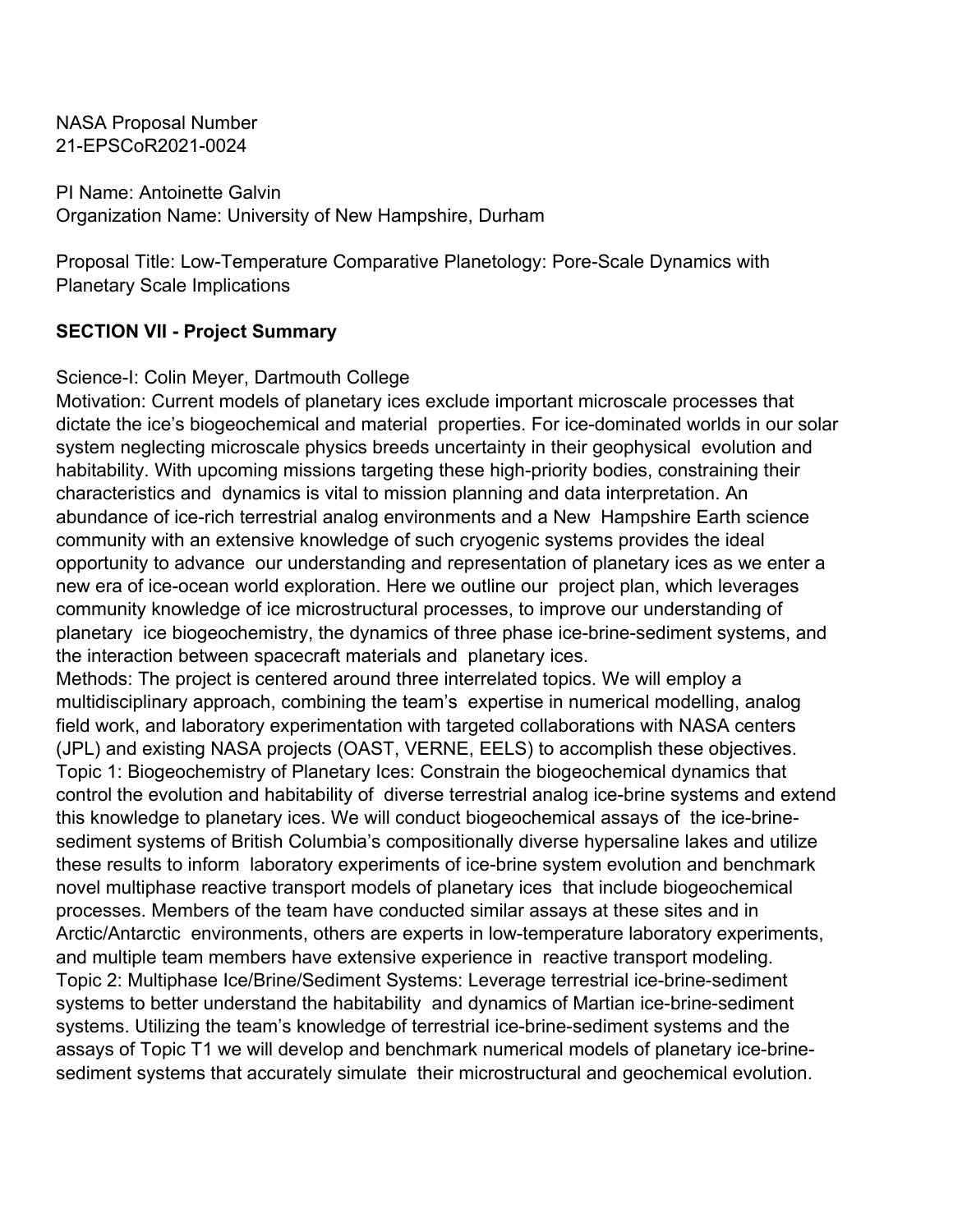Topic 3: Ice Interactions with Spacecraft Materials: Quantify mission relevant properties and dynamics of the interaction between spacecraft materials and diverse planetary ices. Leveraging the team's low-temperature materials science expertise, and the results of Topic T1, we will identify a trade space of ice-brine systems that may be encountered by upcoming planetary missions. We will fabricate endmembers of these potential ices and test their thermochemical interactions with an array of prospective spacecraft materials. Implications: Constraining the microscale processes that govern the material and transport properties of planetary ices has both astrobiological and geophysical implications. Coupled with investigations of the interactions between potential flight hardware and diverse planetary ices, our scientific program is directly relevant to the planning of future ice-ocean world missions, the Space Technologies Mission Directorate and has numerous applications to both the Earth and Planetary Science Divisions of the Science Mission Directorate. This proactive collaboration between the untapped terrestrial cryosphere community of New Hampshire and NASA promises to provide an ongoing partnership which expands the breadth and impact of both communities' research.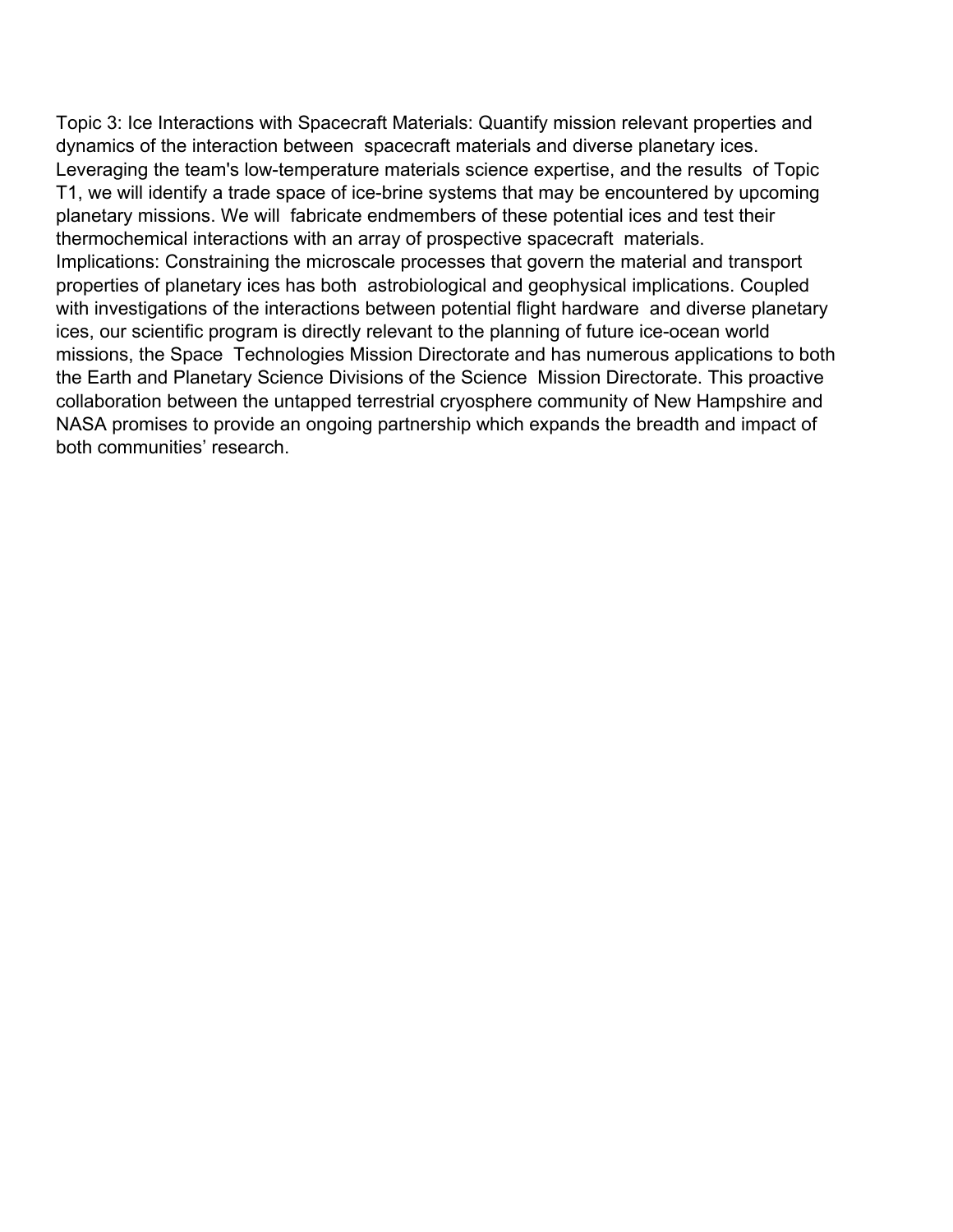PI Name: Gerardo Morell Organization Name: University Of Puerto Rico, San Juan

Proposal Title: NASA EPSCoR: Design of Novel Polymeric Membranes and Responsive Molecules for CO2 Removal and Water Reclamation in Future Long-Term Missions: A Computational and Experimental Approach

# **SECTION VII - Project Summary**

Water is an essential component aboard a spacecraft; it is important for consumption, adequate health, and sanitation of the crewmembers. During long-term space missions, the sources to reclaim water are humidity condensate, hygiene wastewater and human waste (mainly urine). Due to elevated costs of delivering supplies to space, the recovery of potable water from spacecraft wastewater is critical for life support of the crewmembers. On the other hand, excess carbon dioxide (CO2) exhaled from crewmembers is often considered a waste, that must be vented out of the cabin. Thus, water recovery and air revitalization systems are amongst the most massive and important sub-systems aboard spaceships. Therefore, finding ways to enhance the general performance of such systems is of utmost importance for the future of the space program.

This proposal is directly responsive to the goals of NASA's Human Exploration and Operations Mission Directorate (NASA Space Taxonomy Roadmap Area, TA06). In this research we explore on the development of integrated (i.e. dual-function) technologies for the purification of wastewater while removing the CO2 from the cabin during the same process. The general motivation for this project lies on reports from the NASA-Advanced Life Support Systems Division (NASA ALS) highlighting that the main objective to fulfill sustainability in future space missions is "to develop fully regenerative integrated system technologies that provide air, water and resource recovery from wastes".

Efforts at the NASA Ames Research Center are currently geared towards the use of membrane-based water purification systems that are passive and thus provide for low-energy consumption, such as forward osmosis (FO). The driving force in the FO process is a gradient in osmotic potential generated by the presence of ionic species in the draw solution. The overall efficiency of the FO process is dictated by the selection of the membrane and the draw solute (ionic species capable of generate a high osmotic potential). As a strategy to enhance the FO process and complement NASA's efforts in these areas of water reclamation and CO2 removal, herein we propose a technology based on the purification of wastewater by means of a passive system (i.e. FO), while using a CO2responsive switchable polarity solvent (SPS) as draw solute. This dual-function system of water purification integrated to CO2 removal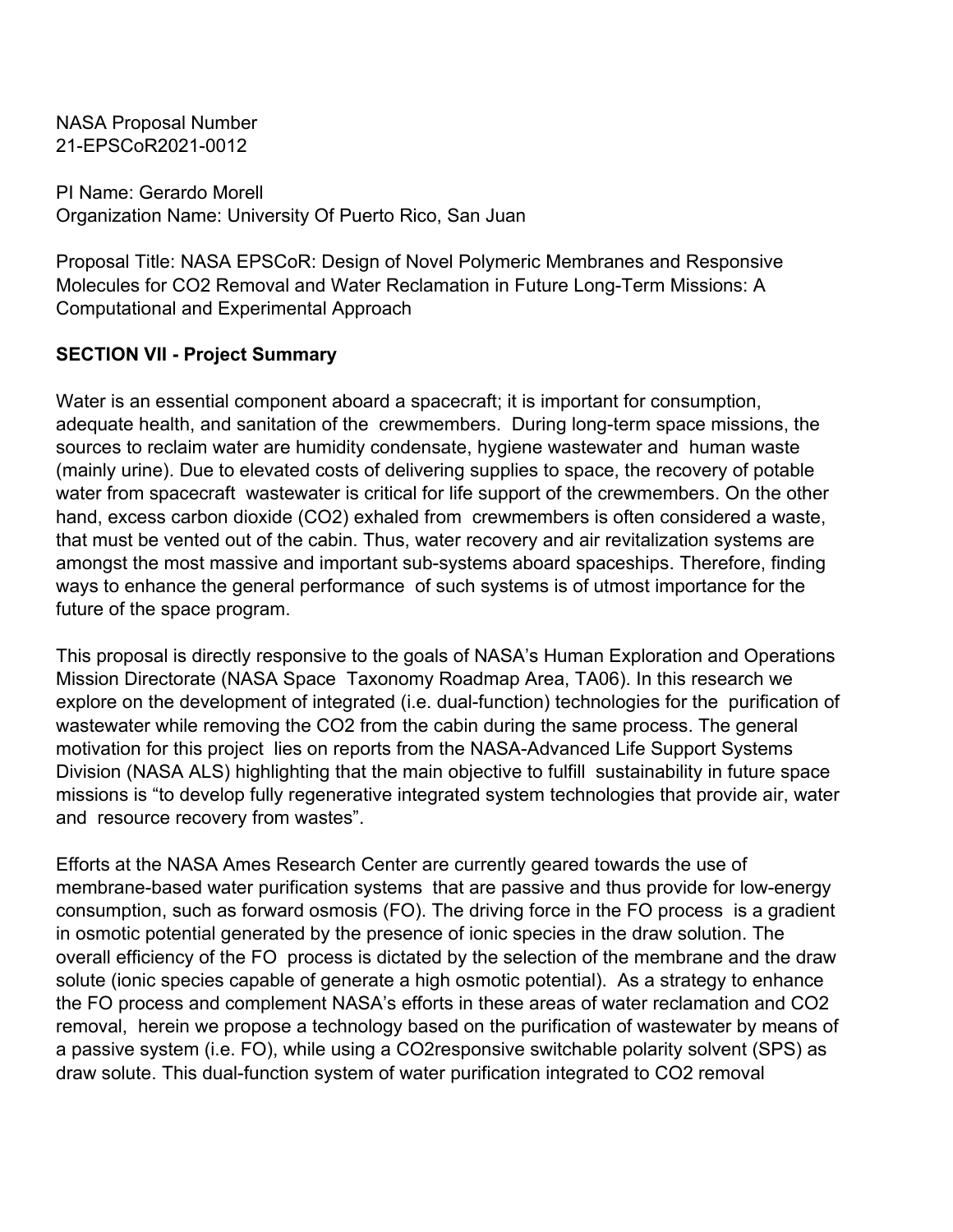technologies will provide the portability, reliability, and accuracy needed to achieve resource recovery during future space flight missions.

The main objective of the proposed project is to gain insights and to explore on the integration of wastewater reclamation and CO2 removal dual system in order to obtain potable water while removing a "waste" from the cabin environment. In general, the proposed project seeks to chemically synthesize a new class of CO2-responsive SPS and novel polymeric membranes that would account for an efficient SPS-FO integrated system. Our hypotheses are mainly under TRL 1 to 4 research work due the fundamental research questions that will be unveiled and tested via computational analyses and under laboratory environment.

This research is innovative as it will address efforts to couple functionalized polymeric membranes for the water purification process along with amine-based SPS that were not previously accounted for spacecrafts application. The results of this investigation will shed light on the development of integrated systems to address water recovery while minimizing the amount of released CO2. The broader impact of the current effort is supported on the disclosure of knowledge to both the scientific community and general public and commercialization.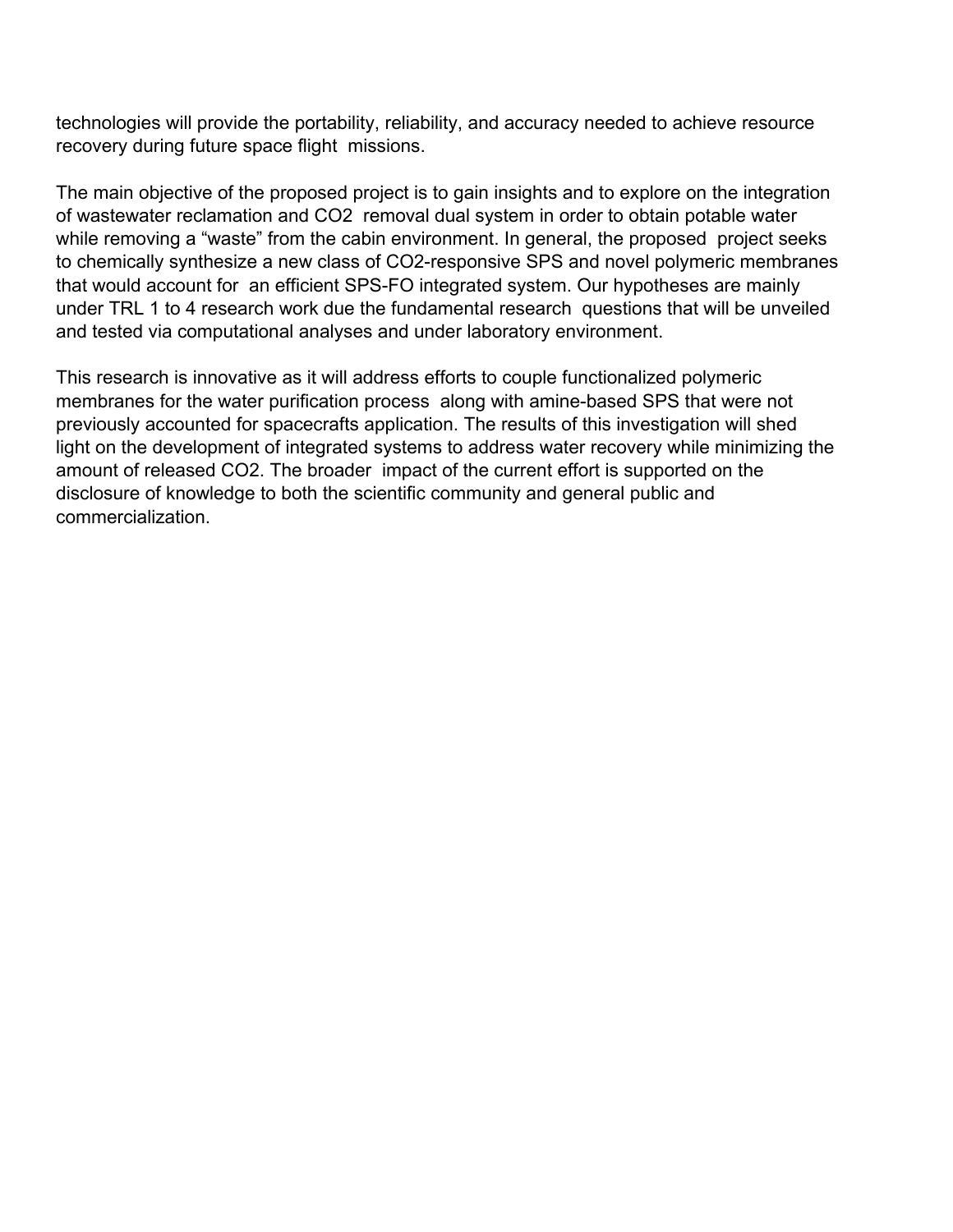PI Name: Cassandra Runyon Organization Name: College of Charleston

Proposal Title: Augmenting Physics-Based Design and Multi-Physics Based Manufacturing with Data Driven Models to Manufacture Advanced Composites Structures with Automated Fiber Placement

## **SECTION VII - Project Summary**

Automated Fiber Placement (AFP) is one of the most complex manufacturing processes used to fabricate lightweight advanced air vehicle structures with superior qualities. Efficient manufacturing and new process planning techniques for AFP are needed for composite manufacturing of lightweight structures to support NASA programs such as the Advanced Air Transport Technology (AATT) project, Higher Aspect Ratio Optimal Wing activity, and the Hi-Rate Composites Aircraft Manufacturing (HiCAM) project to address current requirements for manufacturing aerospace vehicles. Today, to create structures with advanced composites, we carry out investigations in Mechanics (Design) to understand response in terms of strength and stiffness, and Multi-physics (Manufacturing) to understand the relationships between process parameters and their influence on mechanical properties. This proposal tests the scientific hypothesis that there exist capabilities to propose new composite structures incorporating a multitude of lifecycle attributes, such as design and manufacturing, based on a new framework that adds a data dependent dimension to physics-based ones. This will be accomplished through the following methods/techniques: (1) Assessment of Physics and Data-Driven Design Methods by surveying the literature and selecting adequate models, (2) Development of workflow platform to enable data-driven composites, and (3) Implementation and Validation through data collection, manufacturing, and testing of a selected design according to the developed framework. Outcomes of the project could have significant impact on composites fabrication at NASA and the aerospace industry here in South Carolina.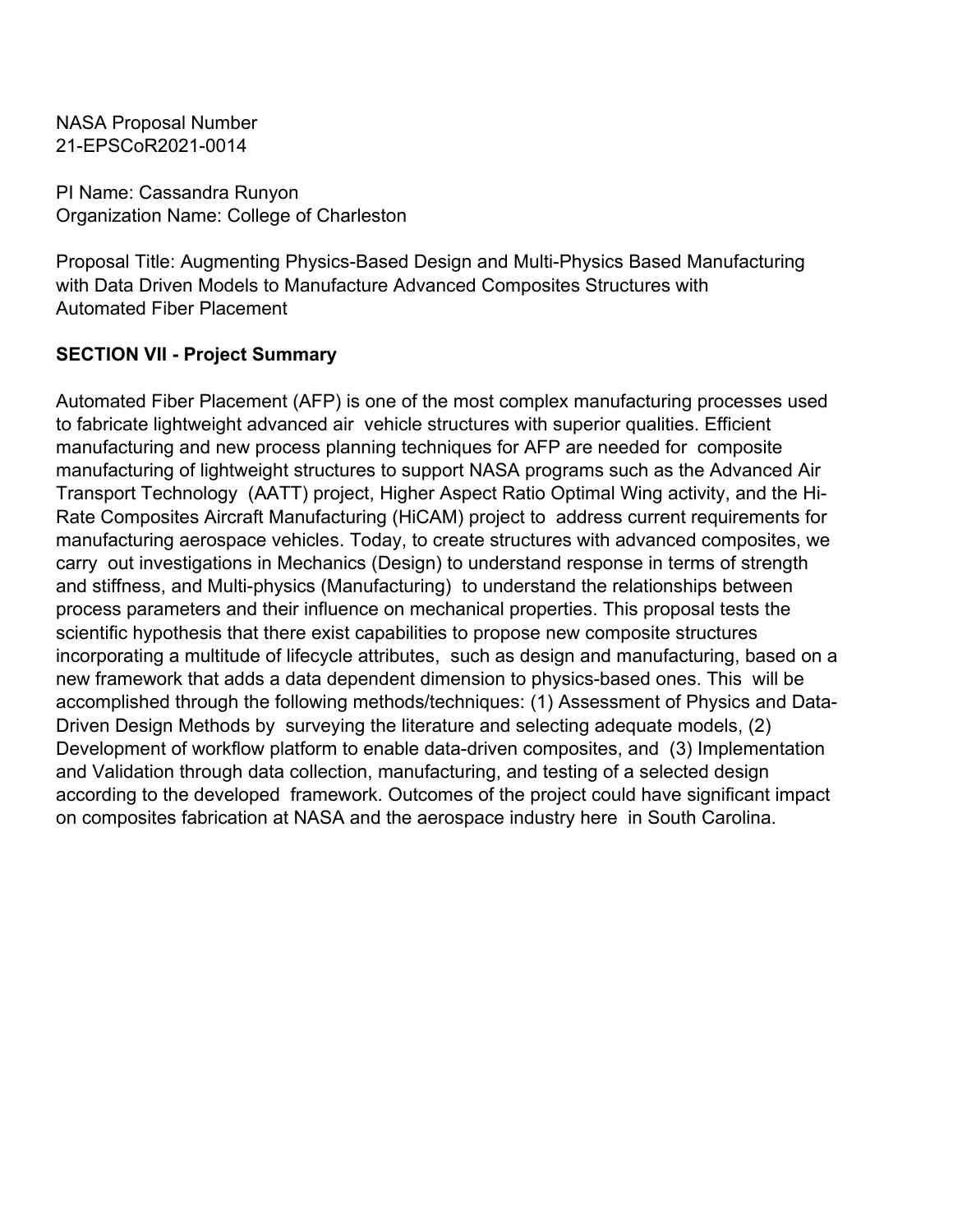PI Name: Edward Duke Organization Name: South Dakota School Of Mines & Technology

Proposal Title: Advanced Soft-Magnetic Materials for Electrified Propulsion Systems

# **SECTION VII - Project Summary**

The performance of high-efficiency (HE) electronics, including those targeted in TX01: Propulsion Systems, is controlled through the electromagnetic behaviors of magnetically soft metal-amorphous nanocomposites (MANCs) that operate as filter inductors and transformers. These devices are integral to all-electric propulsion (TX01.3.8) systems and influence the cost, size, and weight of electronic filters and controller boards. The development of lightweight, high-power and HE filter inductors from tape-wound MANCs is the central goal of the proposed work, which is key to advancing the National Aeronautics and Space Administration's (NASA's) missions and fostering strategic plans. In our project, titled Advanced Soft-Magnetic Materials for Electrified Propulsion Systems (ASM-EPS), South Dakota (SD) NASA EPSCoR proposes to improve the mechanical and magnetic behaviors of low-cost Fe-based MANCs. Outcomes, including new stress-annealable compositions, thermomechanical processing conditions, materials properties data, and thermally efficient packaging will be directly relevant to NASA's Aeronautics Research Mission Directorate (ARMD) through the Advanced Air Transport Technology project given its current focus in Strategic Thrust 4: Transition to Low-Carbon Propulsion. The work will also increase research capacity and economic growth in SD, particularly with respect to two key research thrusts [Energy and Environment and Materials and Advanced Manufacturing] in SD's 2020 Science and Technology Plan. ASM-EPS will establish a program that stimulates competitive research and strong partnerships between SD and NASA, particularly with regard to TX01.2 Electric Space Propulsion. ASM-EPS is poised to improve the current implementation of brittle MANCs and develop unprecedented manufacturing capabilities with subsequent benefits for the general U.S. population (i.e., improved efficiency of power transformers, electric cars, and spreading of high-voltage over large power grids). In particular, ASM-EPS, which includes the development of the necessary human capital in STEM, is expected to have a significant impact on the electronics industry valued over \$1.5 trillion.

ASM-EPS is organized into four intertwined initiatives that coordinate activities to achieve our central goal, i.e., manufacture HE highpower inductor cores from Fe-based MANCs. The proposed initiatives include (1) alloy synthesis to develop novel MANCs, (2) stressannealing and processing to tune their magnetic and mechanical behaviors, (3) materials and core characterization to understand MANC behaviors, and (4) packaging to improve thermal transfer between energized cores and their surroundings. HE high-power inductor cores will be manufactured from "ground-up" technology through the synergy between initiatives (1)-(4).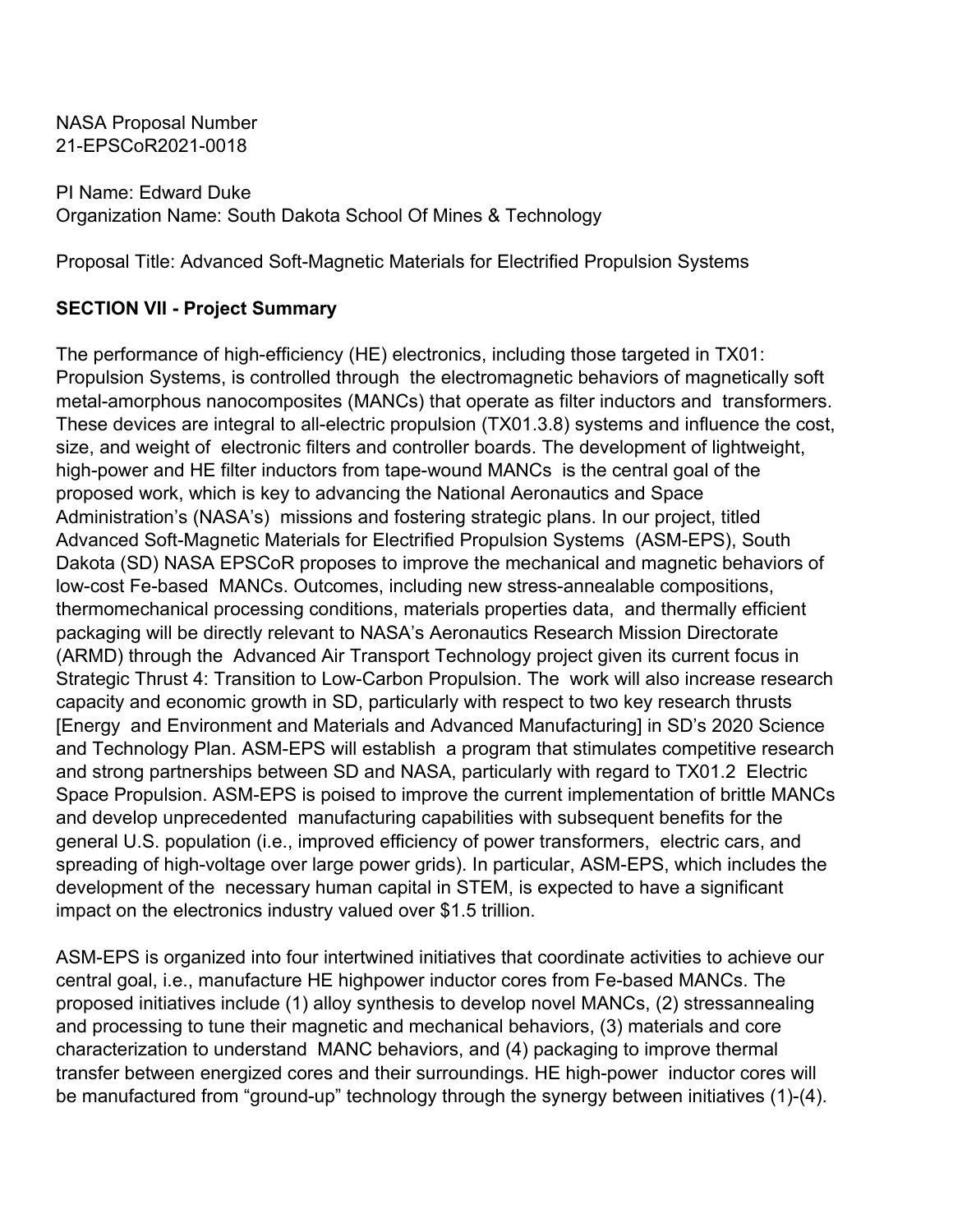Supporting ASM-EPS are 8 faculty from South Dakota School of Mines and Technology (SDSM&T) and South Dakota State University (SDSU) and 4 NASA researchers at Glenn Research Center (GRC) and Jet Propulsion Laboratory (JPL). A minimum of 5 graduate students and 1 undergraduate will also be supported. ASM-EPS presents a well-defined plan that fosters close partnership between institutions and utilizes current NASA assets, including a commercial planar-casting system, custom core-loss measurement instrumentation, and expert personnel. Moreover, the project will develop research infrastructure in SD through the acquisition and implementation of a planar-casting system for synthesizing MANCs for the first time in the state. Progress in SD's education infrastructure will be made through collaborative efforts between faculty members, the Tiospaye Scholar Program (STEM retention for Native Americans at SDSM&T), and the implementation of findings in undergraduate and graduate curricula. Finally, in developing HE inductor cores, SD will be positioned for economic growth with CBMM, a niobium mining company, through the development of commercial electronics.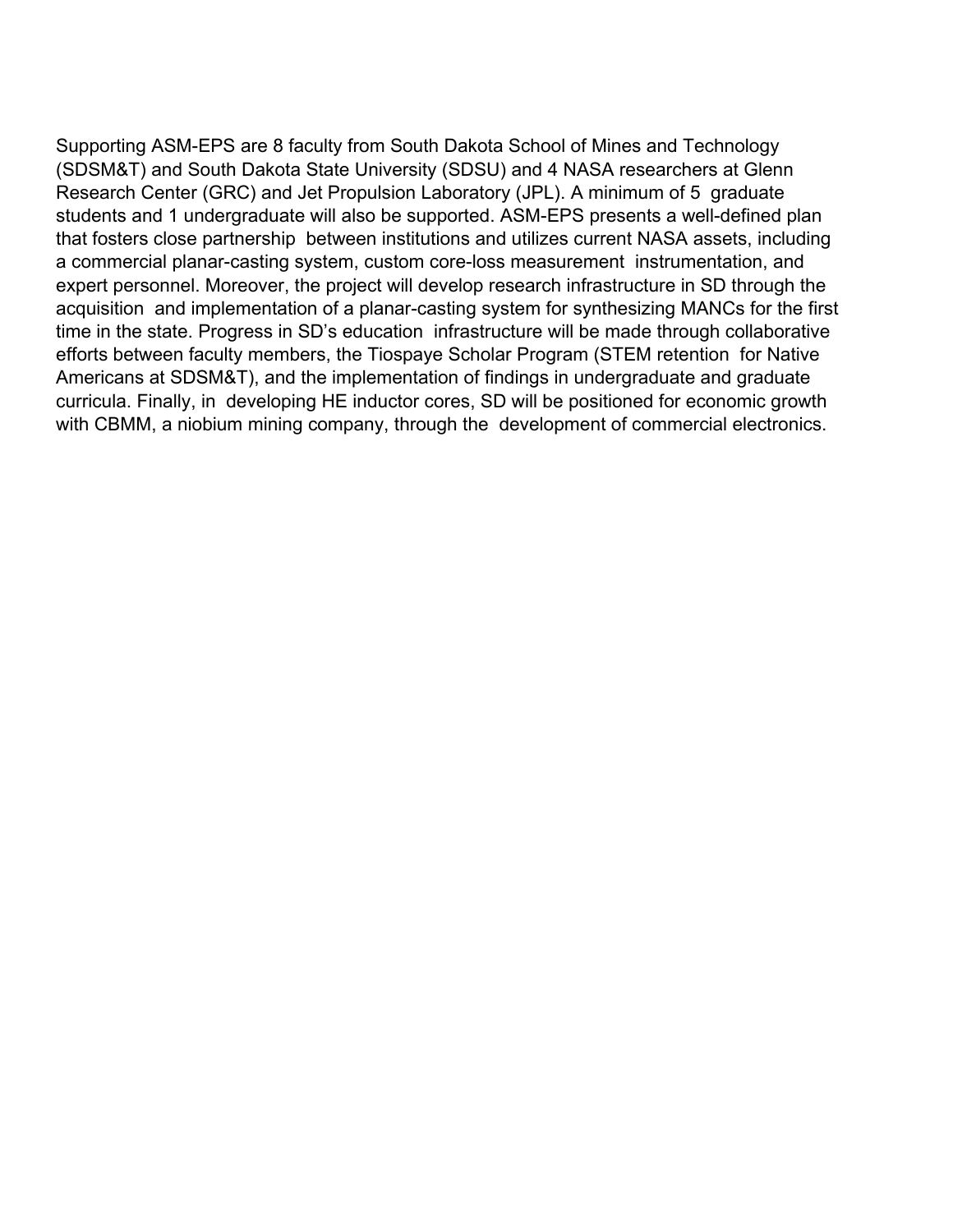PI Name: Bernard Cole Organization Name: University Of Vermont, Burlington

Proposal Title: Diagnostics and Mitigation of Life Support System Biofilms Using Magnetic **Nanoparticles** 

## **SECTION VII - Project Summary**

We propose to investigate a novel nanoparticle-biofilm interaction paradigm via three integrated research directions, where the life support system biofilm mitigation in microgravity environment on the International Space Station (ISS) is essential for the both crew health and for system engineering. Two aspects of the potable water biofilms will be magnified during long duration space travel, where equipment must function properly for the entire time and where the immune system of the crew will not be fully functional. We aim to chart a groundbreaking new direction for the development of novel biofilm mitigation approaches that exploit both physical and chemical forces at the nanoscale simultaneously. Specifically, superparamagnetic and ferromagnetic iron oxide nanoparticles exhibit unconventional heating and catalytic-reactive oxygen species generation properties in the presence of alternating magnetic fields. We propose that their interactions with biofilms in microgravity can be effectively engineered in the presence of magnetic fields, leading to an effective, novel approach for biofilm disruption, dissolution, and dispersal. This research will result in revolutionary biofilm mitigation tools based on microbiological, fluid physics, and functional nanomaterials engineering.

In particular, we will examine interaction of bacterial biofilms—formed from single species or a mixture of bacterial species from the ISS potable water reclamation system—with magnetic nanoparticles, which are frequently used in biofilm mitigation. The project will use magnetic nanoparticles controlled with a time- and space-varying magnetic field. The specific project objectives are as follows:

(1) characterize biofilm response to oscillating nanoparticles, (2) simulate biofilm-particle system dynamics, and (3) mitigate biofilm growth using magnetic nanoparticles. Under the first objective, we will use the magnetic nanoparticles to characterize biofilm matrix response to particle motion, including (i) biofilm matrix permeability and particle capture rate for different particle sizes, (ii) biofilm matrix mechanical response to oscillatory particle motion with different frequencies, amplitudes and particle sizes, and (iii) biofilm species organization before and after treatment. Under the second objective, we will extend our hybrid agent-based biofilm growth model to include viscoelastic biofilm matrix response to oscillating nanoparticles, which couples with the first objective to enable iterative computationalexperimental probing of biofilm response to magnetic nanoparticle motion. Under the third objective, we will use the magnetic nanoparticle system to examine different approaches for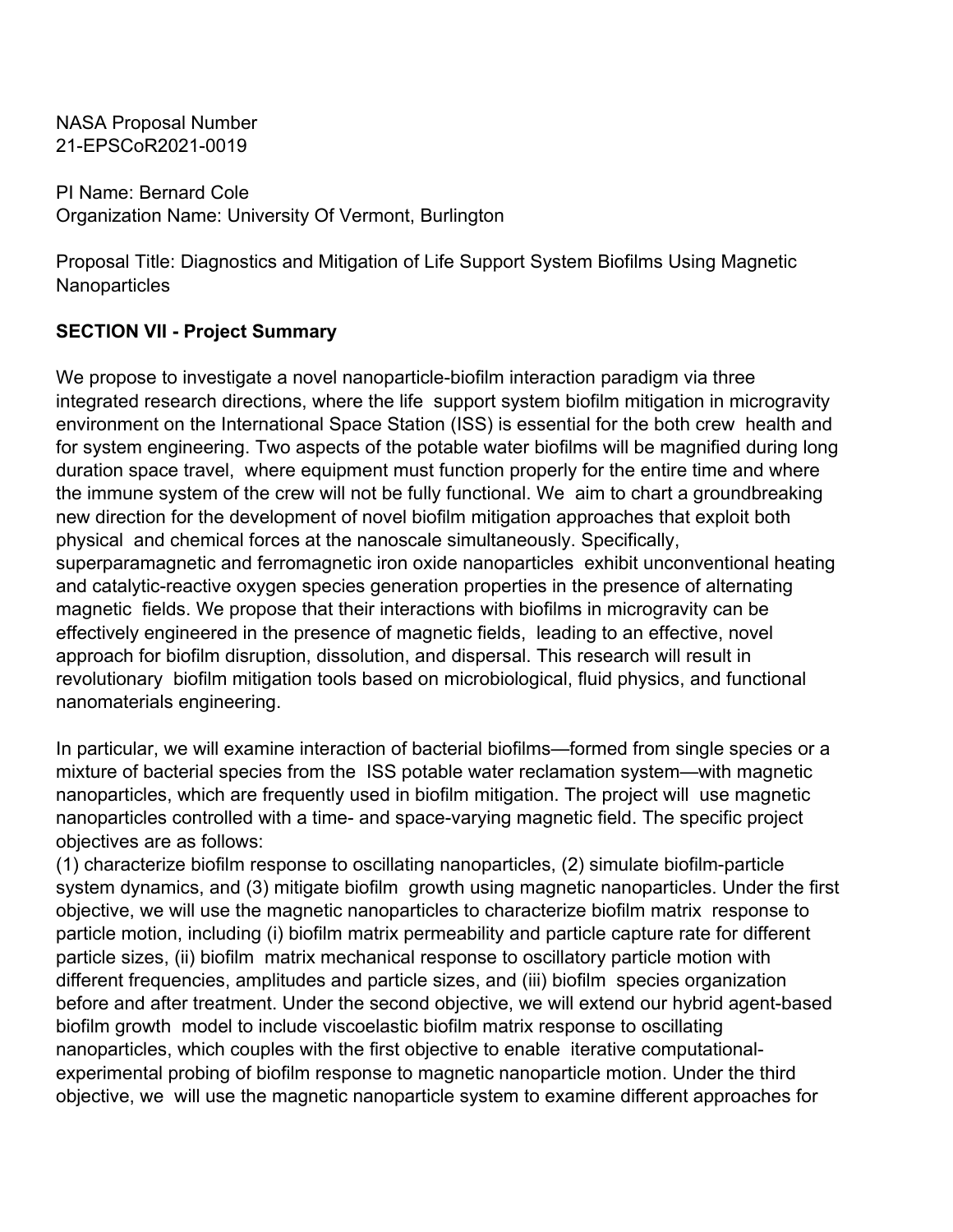biofilm mitigation, including (i) biofilm matrix bulk removal, (ii) enhancement of chemical/heat biofilm treatment, and (iii) temporal bacterial community patterning and disruption.

This proposal is well aligned with the Space Life and Physical Sciences Research and Applications (SLPSRA) directorate. Within SLPSRA, our research plan spans across the Space Biology Program (microbiology), the Physical Science Research Program (complex fluids and fluid physics), and the Engineering Research Program (water recovery and management systems). With the full support of the NASA Jet Propulsion Laboratory (JPL), we aim to explore this new fundamental research direction in the area of interactions between biofilms and alternating magnetic field-driven nanoparticles in microgravity including novel physical, chemical, and biological phenomena at the interface of biofilms and nanoparticles research.

The research will be performed by a tightly integrated team of domain-specific experts in the fields of microbiology and bacterial genetics, complex fluids and fluid physics, water recovery and management systems, nanotechnology, and experimental design in microgravity who have a history of successful collaboration.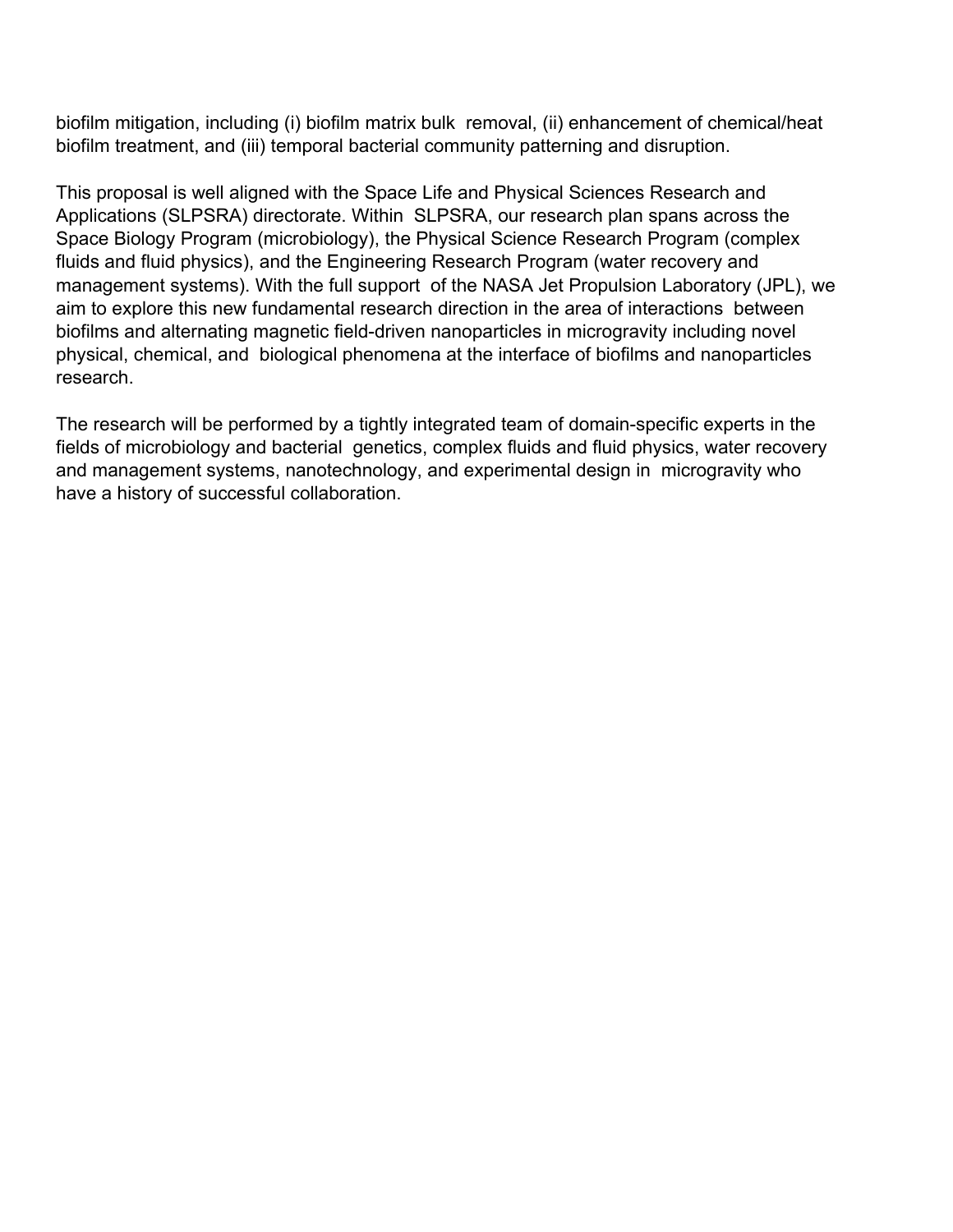PI Name: Majid Jaridi Organization Name: West Virginia University

Proposal Title: Adaptive and Scalable Data Compression for Deep Space Data Transfer Applications using Deep Learning

# **SECTION VII - Project Summary**

Data transfer has emerged as a fundamental and interdisciplinary challenge for NASA and its partners in space-based mission for sustained Earth and Solar observation, exploration of our solar system, and investigations of the cosmos. Advances in sensor technology and an increasing desire for a deeper understanding of the geospace environment (Sun to Earth and beyond) have resulted in an explosion of data volume in recent years (unprecedented spatial and/or temporal resolution as well as multispectral data) and requires new innovative data compression approaches. For example, the Atmospheric Imaging Assembly (AIA) onboard NASA's Solar Dynamics Observatory (SDO) launched in 2010 recently captured its 200 millionth image in 4K resolution (4096x4096 pixels), and its archive is over 10 PB of data products. While most missions prefer to have the cadence and resolution of the SDO imager (an image every 12 seconds at 4K resolution), the science goals of nearly all missions are limited by their data capabilities. The challenge is further emphasized by the use of data collected by deep-space spacecraft for real-time applications such as space weather forecasting, the subject of an Executive Order issued by former President Obama and supported by the current administration. For example, European Space Agency's (ESA's) plan to launch a dedicated spacecraft 'Lagrange' to the Sun-Earth L5 point for operational space weather forecasting will contain a suite of instruments that will collect a large volume of data that will all need to be transmitted to Earth in (near) real-time.

The design of science payloads involves trade-offs between sensor fidelity, onboard storage capacity, throughput and flexibility of the data handling systems, and the bandwidth and error characteristics of the communications channel. The basic requirements that heavily influence performance design trade-offs are size, power, weight, and complexity. The fifth requirement and always the decisive factor is mission risk. Data compression (to a manageable size before downlinking to Earth) serves as an enabling solution to avoiding data bottlenecks and fulfill the performance trade-offs and reliability requirements. Our research is motivated by the need for innovative and robust data compression techniques to mitigate the challenges of cost, volume, and latency for data transmission in space applications.

Our goal is to leverage new data science/machine learning extensions made possible by contemporary computational resources to develop new deep learning algorithms/technology for lossy compression of image data that has the promise of superior scientific performance